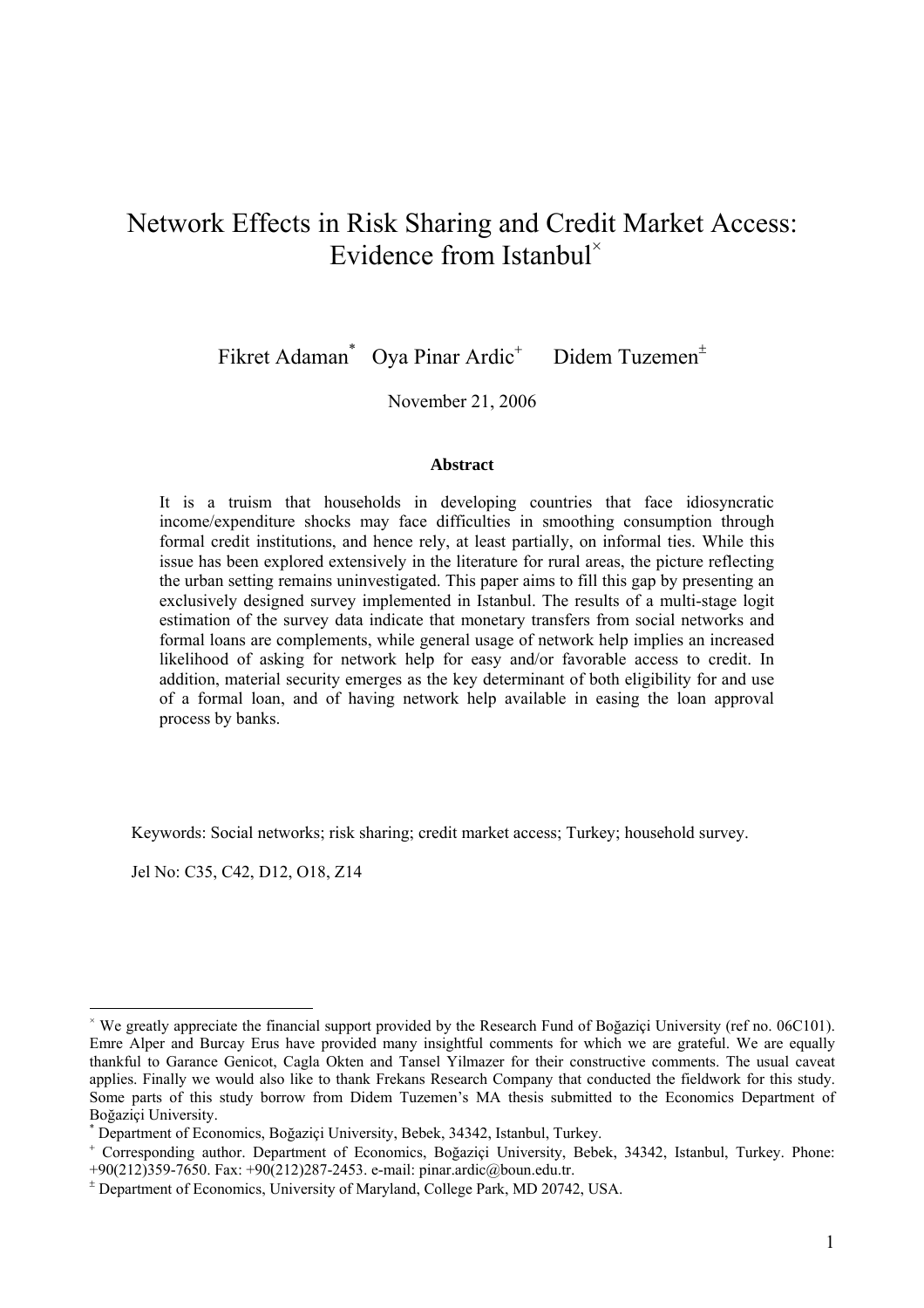## **1 Introduction**

 $\overline{a}$ 

In a developing country context—because of income variations caused, *inter alia*, by being employed in the informal sector, no job security and irregular pay—families who face idiosyncratic expenditure shocks may have difficulties in smoothing consumption. A body of literature has been concerned with the way in which households in developing countries manage to deal with this problem in a rural setting.<sup>1</sup> Since formal credit markets and well-functioning formal social security mechanisms are usually limited in such environments, if not totally missing, social networks—mainly in the form of family webs of connections—are found to be the main risk-sharing instruments.<sup>2</sup> Indeed, anthropologists have long argued that social networks are of particular importance in pre-capitalist societies and that such webs of connections may even, to some extent, resist developments in the financial sector.<sup>3</sup>

The seminal study in risk-sharing literature is Rosenzweig (1988), which examined the role of families in risk sharing in low-income rural areas. The results indicate that kinship ties serve both as family bonding grounds and consumption-smoothing mechanisms through which implicit insurance-based transfers may take place. Moreover, these transfers are found to be viewed as superior to credit market insurance, whenever available, by rural households. Other important contributions on the debate of risk sharing in rural areas are by Cochrane (1991), Udry (1994), Townsend (1994, 1995), Goldstein (1999, 2004), Fafchamps and Kurosaki (2002), Fafchamps and Lund (2003), Udry and Duflo (2004), and Goldstein et al. (2005). By and large these indicate that, although full insurance is usually rejected, strong evidence of risk sharing and some degree of consumption smoothing seem to exist among networks of friends and families in rural areas. Furthermore, the types of social networks used by households to mitigate risk are not seen as limited to family and friends; scholars like Jalan and Ravallion (1998), Gertner and Gruber (2002), Kazianga and Udry (2004), and Suri (2005) examine risk sharing in social networks that are extended to ethnic groups and neighbors.

While most of the empirical studies consider social networks to be exogenous, there are also many theoretical and experimental studies which analyze the endogenous formation and stability of social networks as well as the structure of risk sharing taking place within them (see Coate and Ravallion, 1993,

 $1$  Consumption smoothing has been studied both at the individual and at the household levels. For the sake of simplicity, we shall not be making such a differentiation, and use the two terms interchangeably.

<sup>&</sup>lt;sup>2</sup> The discussion of social networks takes its roots from the social capital literature. For detailed information on social capital, its role in economics, and empirical analyses of social capital, see Coleman (1988), Keefer and Knack (1997), Glaeser, Laibson, and Sacerdote (2000), Durlauf (2002), and Durlauf and Fafchamps (2004). Social networks constitute the main platform for information exchange and transfers. Information flows within networks are analyzed in various areas, some of which are labor markets, as in Calvo-Almengol and Jackson (2006); migration, as in Bauer and Gang (2002); trade, as in Fafchamps and Minten (2002); and technology adoption, as in Conley and Udry (2001), Munshi (2004), and Bandiera and Rasul (2006). Our emphasis, as we shall state explicitly, will be on the role of networks in money transfers.

 $3$  An obvious contributor along this line is Polanyi (1957), who argued that there exist three forms of integration in any societal organization, with differing weights: reciprocity, redistribution, and exchange. In that sense, reciprocity– involving the movement of funds, goods, or services among two or more economic subjects (individuals, groups, institutions) that are situated symmetrically with respect to one another in a symbolic network—is expected to continue to assume importance in today's societies. See Adaman and Madra (2001) for further discussions.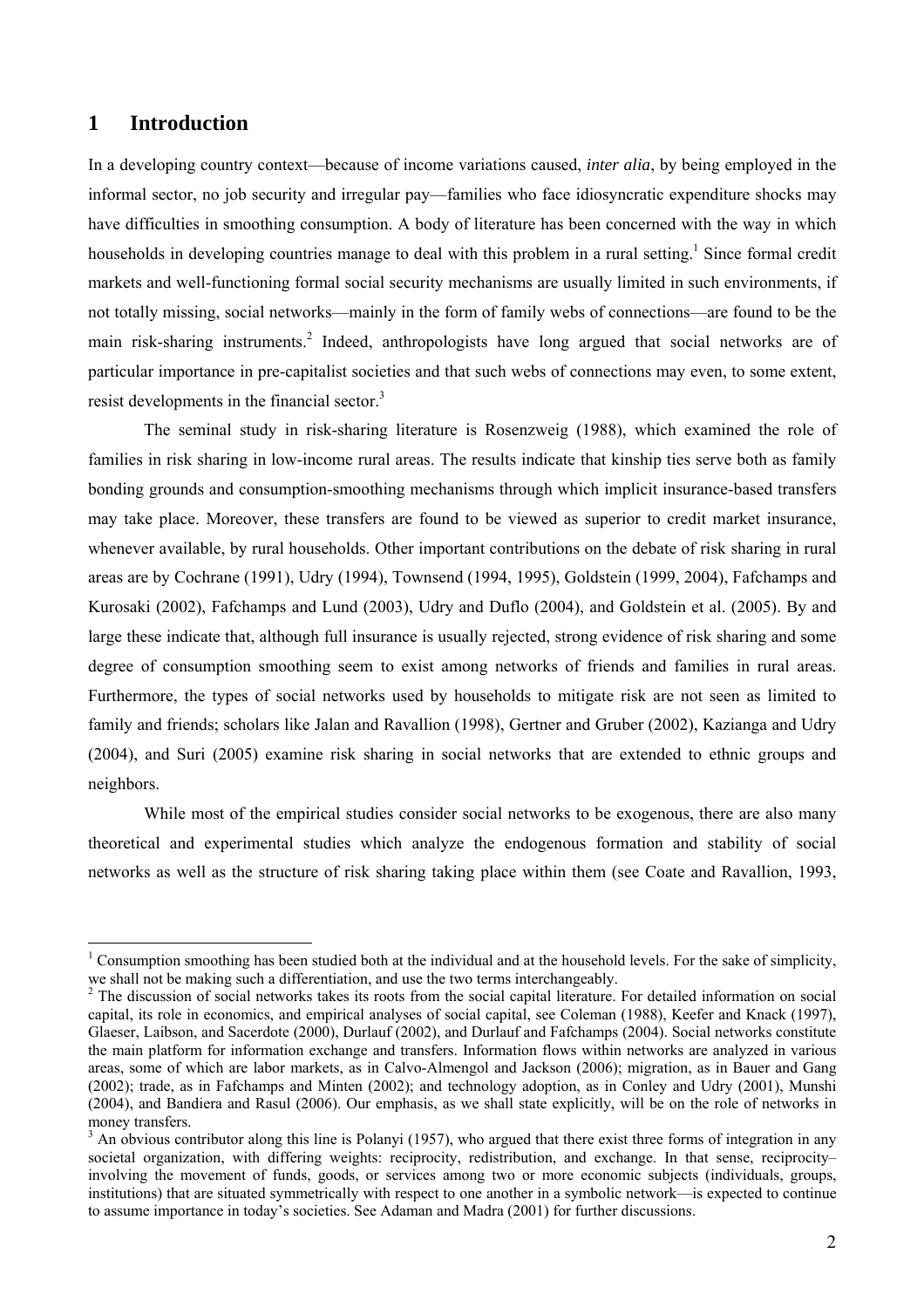Jackson and Wolinsky, 1996, Ligon et al., 2000, Genicot and Ray, 2003, Bloch et al., 2005, Charness and Genicot, 2004, and Bramoulle and Kranton, 2005).

Finally, besides functioning as risk-sharing mechanisms and sources of money transfers, social networks are also found, as in Okten and Osili (2004), to facilitate households' access to formal credit institutions. Their study, which takes a new approach to existing debates on risk sharing, shows that community and family networks are important in accessing a formal credit institution from which to borrow.

An interesting and so far uninvestigated question in the developing country context is whether households in urban, as opposed to rural, areas—where credit markets are (relatively speaking) available and well-developed—are directing themselves to formal credit institutions or whether they are still relying on their social networks (in the form of co-locality, family, etc.) to smooth consumption, and if they do prefer formal institutions, whether they use their networks to obtain easy/favorable access to formal credit. It is at this juncture that our study is positioned, with the aim of filling the gap in the risk-sharing literature by focusing on urban households in a developing country. More specifically, our study—which is based on an empirical investigation of the results of a household survey exclusively designed for this purpose—primarily analyzes the consumption-smoothing behavior of urban households when they are short of cash as a result of idiosyncratic income or expenditure shocks. In contrast to previous literature, *both* formal loans and informal money transfers are considered as risk-sharing instruments. While categorizing the preferences of households in using formal loans and/or informal transfers, our study also highlights the effects of social networks on easy/favorable access to formal credit institutions.<sup>4</sup>

We chose Istanbul as the site to put forward our questions, and in May 2006 we exclusively designed and conducted a face-to-face survey for this purpose (sample size: 600) with a representative power of the city at the household level (with a confidence interval of 95% with an error margin of  $\pm 0.04$ ). Istanbul, the economic, intellectual and cultural capital of Turkey with a population of 12 million, is a unique *mélange* of informal connections and developed formal credit and insurance institutions. Despite regulations in the financial sector, as well as high economic growth averaging an annual rate of 6% in the last five years, the total household credit-to-GDP ratio in Turkey is 9%, which falls well below the average of 17%, 18%, and 50% in CEE countries, emerging markets, and key European economies, respectively—implying the continued existence of informal network ties in providing loans. All in all, strong variations in economic, educational and cultural levels of households constitute the basis of the heterogeneity of the city that connects Asia to Europe, as if representing variations between the two continents.

The descriptive statistics and the multi-stage logit estimations of the survey data lead to striking results on the consumption-smoothing behavior of Istanbulites. We observe that the level of wealth and extent of network usage in the areas of money transfers, as well as access to job opportunities, health and education services etc., are found as equally significant factors in determining household behavior when dealing with idiosyncratic shocks. In the same vein, past reciprocal behavior is found to reduce the likelihood

<sup>&</sup>lt;sup>4</sup> Because of time limitation in the survey, we were not able to explore the mechanisms through which such social networks affect access to formal institutions.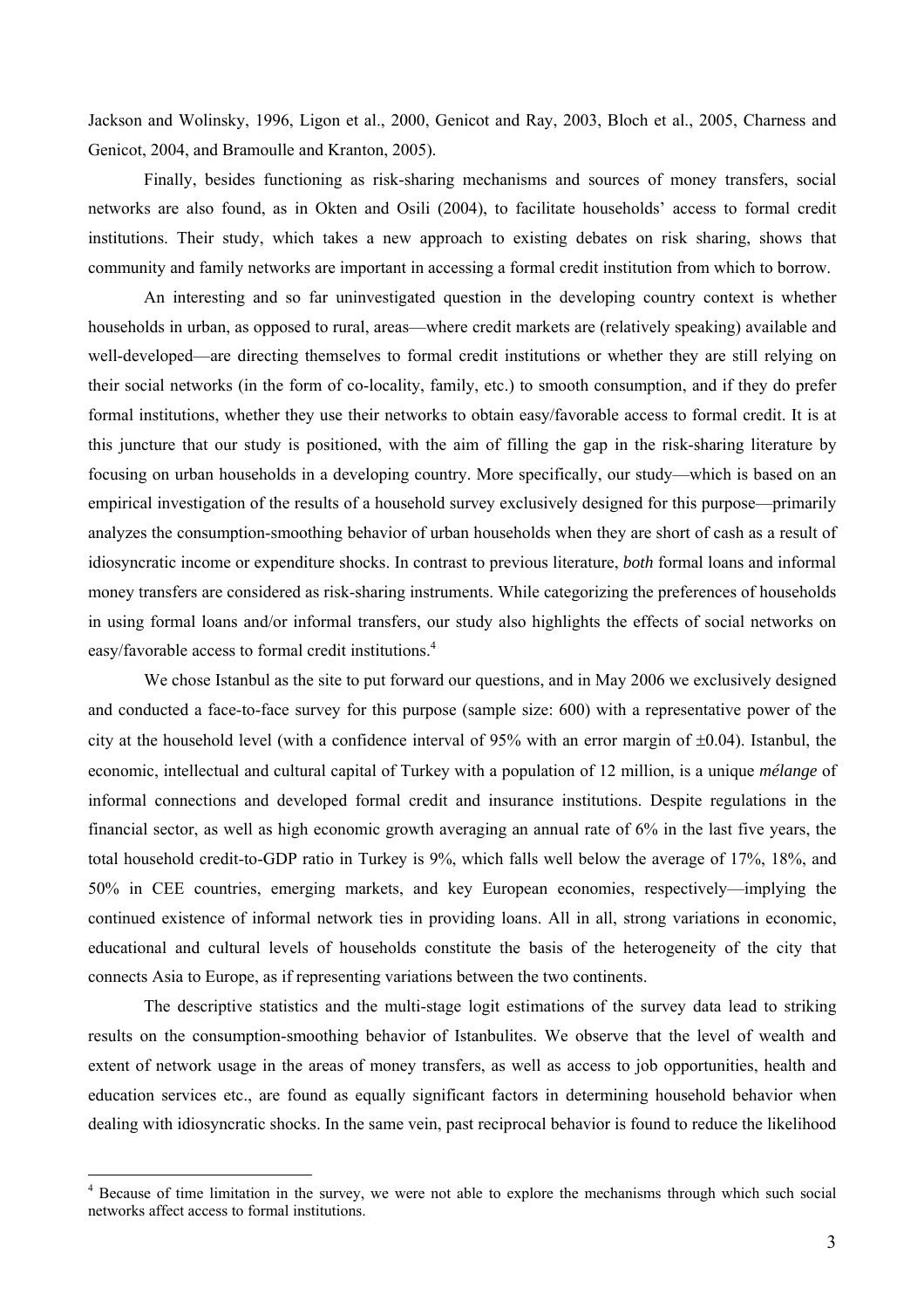of using a formal loan. Furthermore, monetary/in kind receipts from social networks and formal credits are observed to act as complements in consumption smoothing. Extensive use of network ties in general also increases the likelihood of asking help from networks to ease the loan approval process.

The results of this analysis support the co-existence of formal and informal risk-sharing mechanisms functioning both as substitutes and complements for the case of Istanbul, providing insight to the literature on the finance–growth nexus. The evidence that higher wealth increases the likelihood of choosing a formal loan suggests that improvements in wealth distribution may encourage households to further benefit from formal credit institutions by easing eligibility, and in turn, may contribute to the deepening of the financial sector.

This paper proceeds as follows: section 2 presents background information on Istanbul. Section 3 develops the conceptual framework for households' consumption smoothing behavior where formal and informal insurance mechanisms do co-exist. The econometric framework is discussed along with the survey design and descriptive statistics in section 4. Section 5 presents the empirical results. Concluding remarks follow in section 6.

## **2 Social structure and formal financial markets in Istanbul**

Istanbul, a city of 12 million (approximately one-sixth of the total population of Turkey) as of 2005, is no doubt the cultural, intellectual and financial center of Turkey. By creating a per capita income of about 7,000 USD (PPP adjusted) in 2005, which is roughly 50 percent greater than the country's average, the city offers job opportunities to millions of people, which explains the wave-after-wave migration to the city. (Note that the city's population has increased tenfold in the last 50 years.) Thus, the first- and second-generation migrants constitute a large portion of the population—Istanbul consists of millions of people who have origins in different cities all around Turkey. The variation in the economic, educational and cultural levels of individuals makes it impossible to form a general, homogeneous profile of a household living in Istanbul. Where one side of the city is the center of intellectual and cultural activities with well-educated people, the other side is crowded with less educated, if not illiterate, people living in shanty houses and working in lowpaid, informal jobs. In a way, many Istanbuls exist within the city itself.<sup>5</sup>

This heterogeneity may be one of the reasons for the presence and continuation of tightly connected social networks; but there certainly exists a set of cultural, sociological and political dimensions behind the close ties that connect households in Turkey in general, and in Istanbul in particular. The most common ties are argued to be family and friends networks. Other important ones are of a colocality nature (for those relatively recently migrated) as well as of a religious and political kind; to these one should add NGOs and professional societies which provide a facilitating environment for people to form their own networks.

 $<sup>5</sup>$  See Keyder (1999) and (2005) for an elaboration of the urbanization issue of Istanbul and the current socio-economic</sup> status of the city.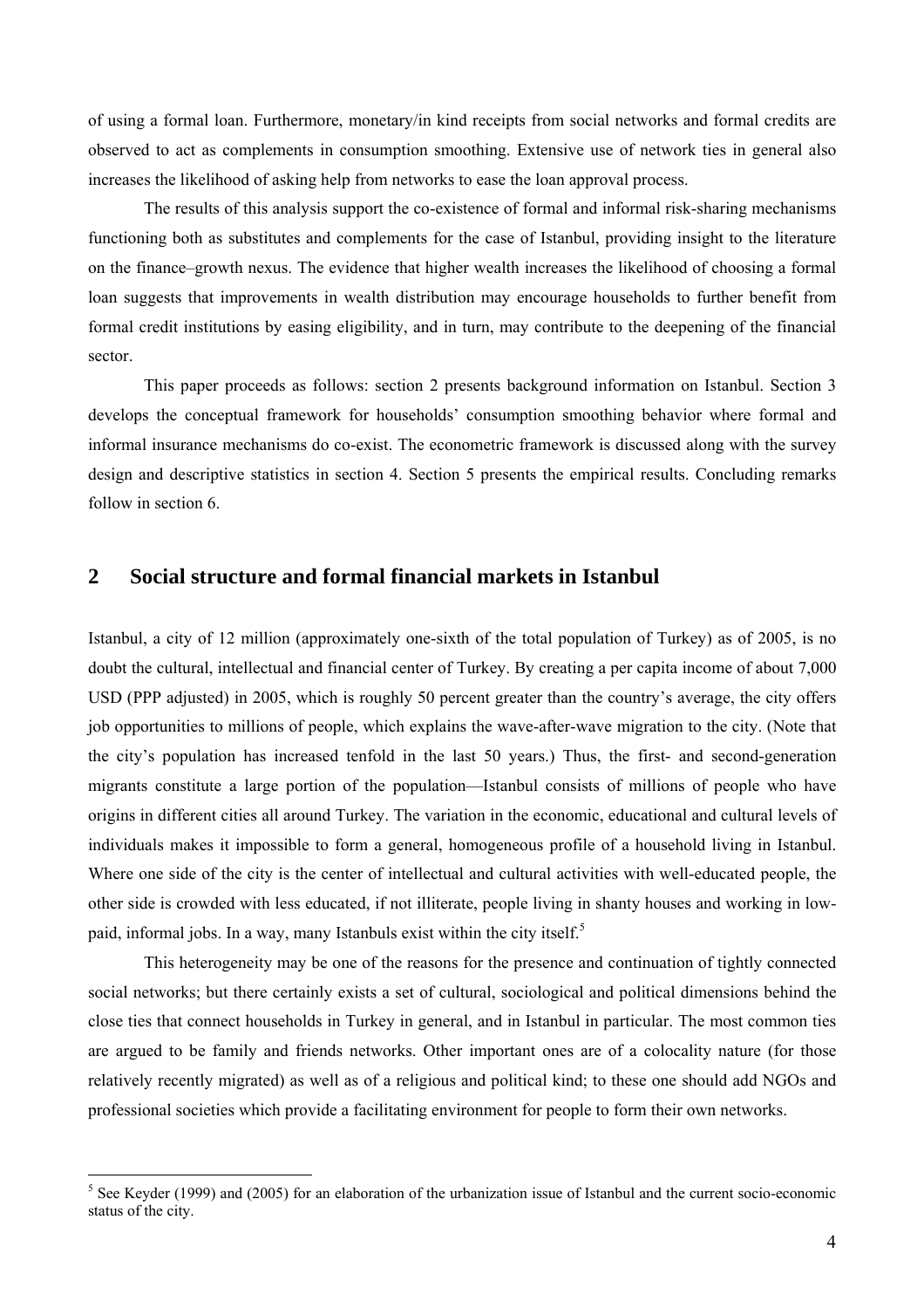The financial sector in Turkey has been one of the fastest growing sectors in the last two decades (although with an interval at the 2001 financial crisis), and surely Istanbul has been leading in that regard. The banking sector in the country started to consider the households' credit market much more seriously after the late economic policies caused a decrease in interest rates. The sector responded by decreasing the volume of funds to government financing and transferring their resources to the private credit market. The decreasing interest rates also affected the demand side and household consumption rose as a response; the suppressed consumption motivations and beneficial credit opportunities increased household demand for loans.<sup>6</sup> Since 2002 it has been much easier to get personal/household credit for consumption/education; there are hundreds of bank branches all over the city, hundreds of ATMs, and all major banks offer Internet and phone banking to their costumers—to cite a few signs of developments in the formal credit market.

Finally, insurance and social security, so far chiefly provided by the public sector, are also useful instruments for risk pooling of households. Although these mechanisms are not directly used to smooth consumption, by increasing the level of security of the households they have an indirect effect on households' behavior when coping with cash shortages. Despite the fact that the insurance sector has been growing fast, many households are skeptical about these opportunities or do not find insurance necessary. Meanwhile, the social security system in Turkey is becoming more beneficial and protective for households with reforms that are underway. Yet problems remain, among which two have implications for the purpose of this paper. First, since social security is based on employment, it is not a universal coverage. Secondly, because of high social security expenditures, not all employers guarantee social security to their workers, although they are required to do so by law. Hence, only a proportion of the population are beneficiaries. Therefore, insurance and social security as risk-sharing mechanisms are not yet well-developed.

Putting all these together, a continuation of informal networks is expected in Istanbul. Nonetheless, the overall effect of these on risk-sharing, and—to the extent that they exist—the factors underlying such networks, are yet to be explored.

### **3 Conceptual framework**

 $\overline{a}$ 

Focusing exclusively on rural areas, the aforementioned studies in the risk-sharing literature analyze how household consumption changes in response to changes in household income to check the existence of full insurance. In its basic form, the tests of the hypothesis of full insurance are conducted by regressing the change in individual consumption on the changes in the household income and the average village consumption. If the coefficient of the change in household income is statistically indifferent from 0 and the coefficient of the change in average village consumption is statistically indifferent from 1 simultaneously, it will then be concluded that full insurance takes place. That is, household consumption does not respond to the changes in household income, but varies in accordance with changes in average village consumption. Partial risk sharing is said to exist if the null hypothesis of full insurance is rejected, but at the same time

 $6$  Although the financial crisis in 2001 had negative effects on both the demand and supply of household loans, starting with 2002 the credit market regenerated its impetus.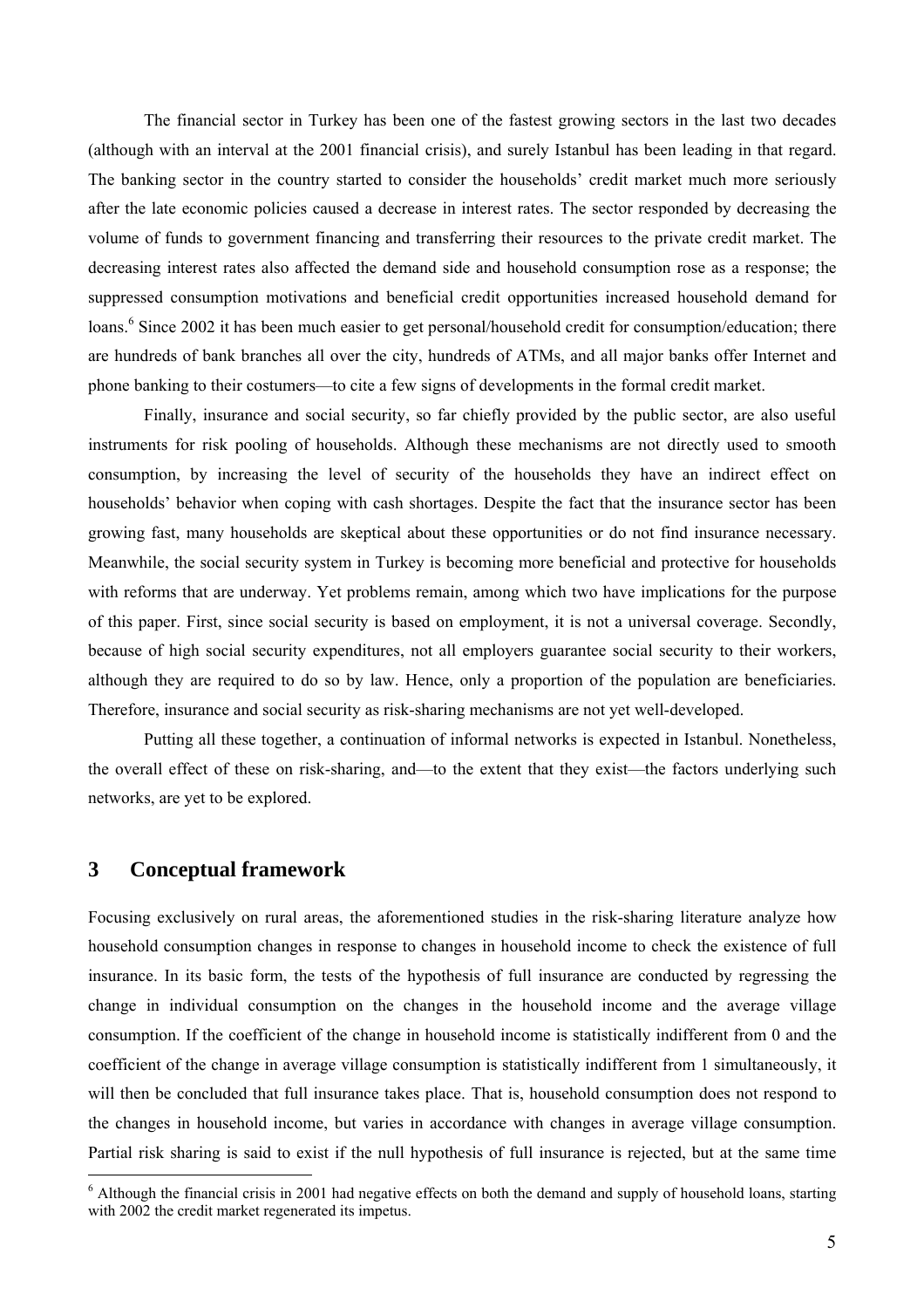household consumption is more sensitive to changes in average village consumption than to those in individual income. The majority of studies in the literature report strong evidence of partial risk sharing.

As the aim of this study is to bring an urban perspective into the debate on risk sharing at the household level, the urban setting of a developing country was explicitly considered while constructing the survey on which this study is based. A developing country setting provides a rich framework on two accounts. On the one hand, it is not accurate to expect consumption smoothing to take place solely via formal institutions, since financial markets are unlikely to be fully functioning and/or well-developed. On the other hand, as setting and/or maintaining informal social ties may not be easy, it would be misleading to consider the average city consumption, because of the existence of diverse socio-economic statuses. Hence, combining the two, the focus should be on the identification of the ways in which households cope with the change in their consumption resulting from a variation in income or expenditure.

In our analysis, modifying the conceptual framework used in Fafchamps and Lund (2003), we propose that households use the following three methods to deal with their cash shortages which are assumed to be exogenous: (i) loans from formal institutions, (ii) transfers from social networks, and (iii) households' own financial resources. In a formal manner, for household *i*, consumption at time *t = 0* (before a shock that leads to a cash shortage), *ci,0*, can be expressed as follows:

$$
c_{i,0} = y_{i,0} + w_{i,0}, \tag{1}
$$

where  $y_{i0}$  is the household income consisting of a permanent and a transitory component and  $w_{i0}$  is the asset accumulation and/or savings of the household. When the shock is faced, the household is expected to smooth consumption using the additional two instruments, thus for  $t = 1$  (after the shock) the above equation becomes:

$$
c_{i,1} = y_{i,1} + w_{i,1} + a_{i,1} + b_{i,1},
$$
\n(2)

where  $a_{i,l}$  is the amount of loans the household receives from formal credit institutions, and  $b_{i,l}$  is the amount of transfers the household receives from social networks.

In order to obtain a loan from formal credit institutions, which corresponds to  $a_{i,l}$  in equation (2), households must be eligible for a formal loan. Households are classified as eligible or not, based on meeting the conditions for formal loan approval. It goes without saying that eligible households may as well choose not to take up a formal loan. But, once they decide to obtain a formal loan, they may use their social networks in order to accelerate the loan approval process or to benefit from formal credit opportunities on more advantageous terms. Therefore, modeling this process requires a three-stage framework. At the first stage, whether or not the individual is eligible for a formal loan is determined. At the second stage, whether or not the eligible individual chooses to take up the formal loan is determined. At the third and final stage, whether or not the eligible individual who opts for the formal loan does so with help from his or her networks is determined. As such, our path extends the direction of Okten and Osili (2004) in stressing the role of social networks as a tool of information dissemination for credit access toward the role of social networks in providing favorable terms in credit access. To put it in a taxonomical framework,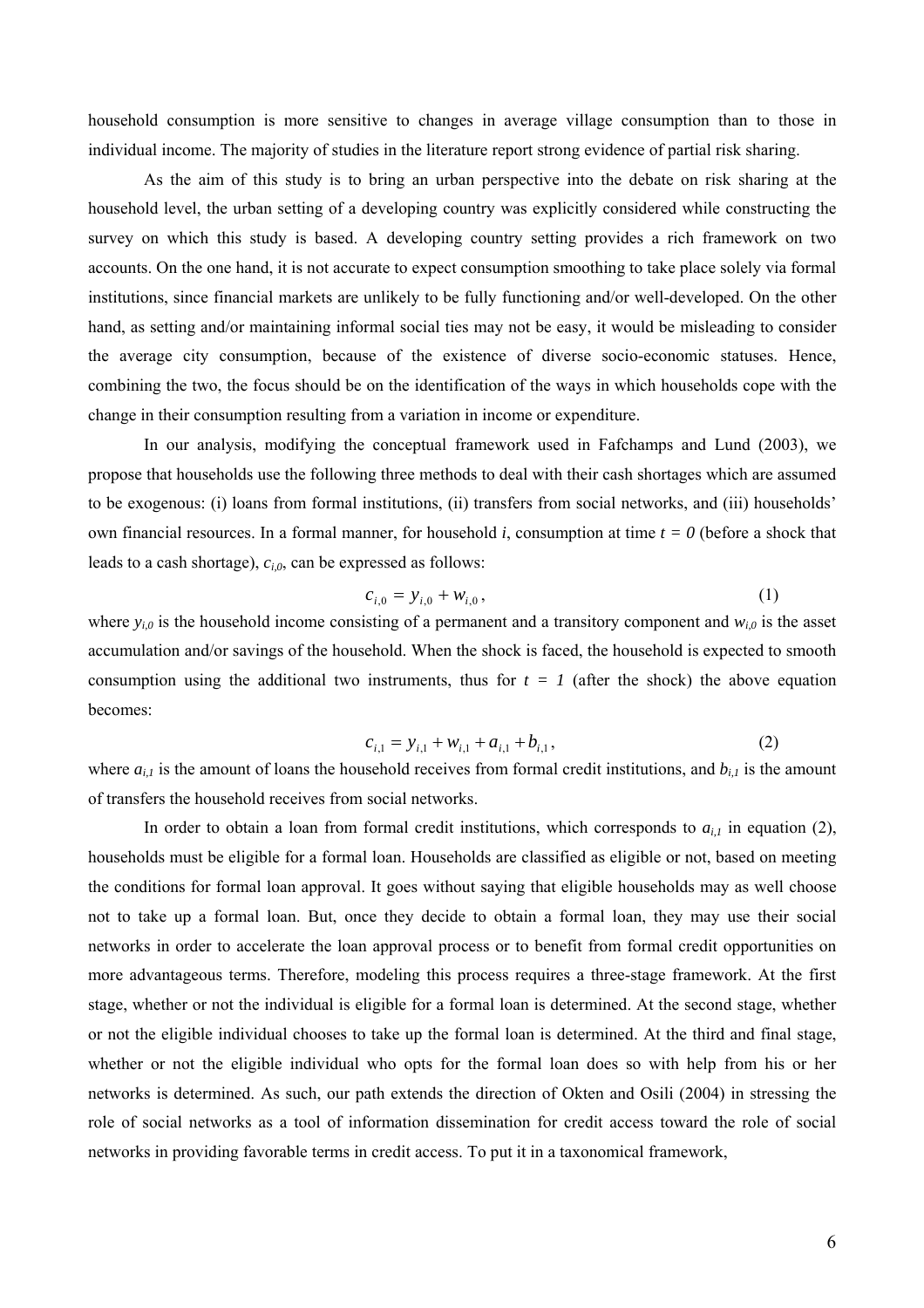- $Y_0 = 1$  if the individual is eligible for the formal loan, 0 otherwise;
- $Y_1 = 1$  if the eligible individual chooses to take up the formal loan, 0 otherwise;
- $Y_2 = 1$  if the eligible individual who chooses to take up the formal loan does not use social networks for access, 2 if he/she uses social networks for access, 0 if he/she does not have such networks.

As is clear,  $Y_1$  is realized only when  $Y_0 = 1$ , and  $Y_2$  is realized only when  $Y_1 = 1$  (and thus when  $Y_0$ =1). This makes it possible to classify households into 5 types: Type A households are those with  $Y_0 = 0$ . Type B are those with  $Y_0 = 1$  and  $Y_1 = 0$ . Type C are those with  $Y_0 = 1$ ,  $Y_1 = 1$  and  $Y_2 = 0$ . Type D are those with  $Y_0 = 1$ ,  $Y_1 = 1$  and  $Y_2 = 1$ . Type E are those with  $Y_0 = 1$ ,  $Y_1 = 1$  and  $Y_2 = 2$ . Henceforth, we will refer to households according to their types.

#### [ Insert Figure 1 about here ]

Figure 1 displays this categorization. In addition, in Figure 1, each type is further divided into three groups based on whether or not they use money transfers from their social networks, i.e. *bi,1* in equation (2). The first group consists of those households who do not have any social networks from which to get money transfers, or do have such social networks but are rejected for money transfers. The second group includes those households who have such social networks but do not prefer to use these for money transfers. The third group is composed of those households who receive money transfers from their social networks.

Finally, households may as well use their own financial resources, which is represented by  $w_{i,j}$  in equation (2). One way might be to use household monthly income to deal with the shock, and thus reduce household consumption. Other types of financial resources considered in this study are interest earnings from deposits at banks, savings, asset sales, and credit card usage. (Note that this further division is not displayed in Figure 1.)

It is possible to use these three instruments in various combinations, as suggested by equation (2). Using equation (2) as a backdrop, our aim in this paper is to analyze when and how individuals use formal credit,  $a_{i,l}$ , if they do so. More specifically, in investigating the use of formal credit, we will consider the use of money transfers from social networks,  $b_{i,l}$ , as well as the use of own financial resources,  $w_{i,l}$ , as explanatory variables, among other household characteristics.

## **4 Econometric framework and survey data**

 $\overline{a}$ 

Based on the conceptual framework developed above, we designed a survey which was conducted on households living in Istanbul, with which, in addition to obtaining descriptive information about the household types, we estimated a three-stage logit model that is in line with the *sequentiality* of the conceptual framework described above.<sup>7</sup> The three-stage logit model is constructed as follows. In the first stage, the determinants of household eligibility for formal loan are investigated. This is done through

<sup>&</sup>lt;sup>7</sup> This multi-stage logit model is similar to the multi-stage probit model of Okten and Osili (2004).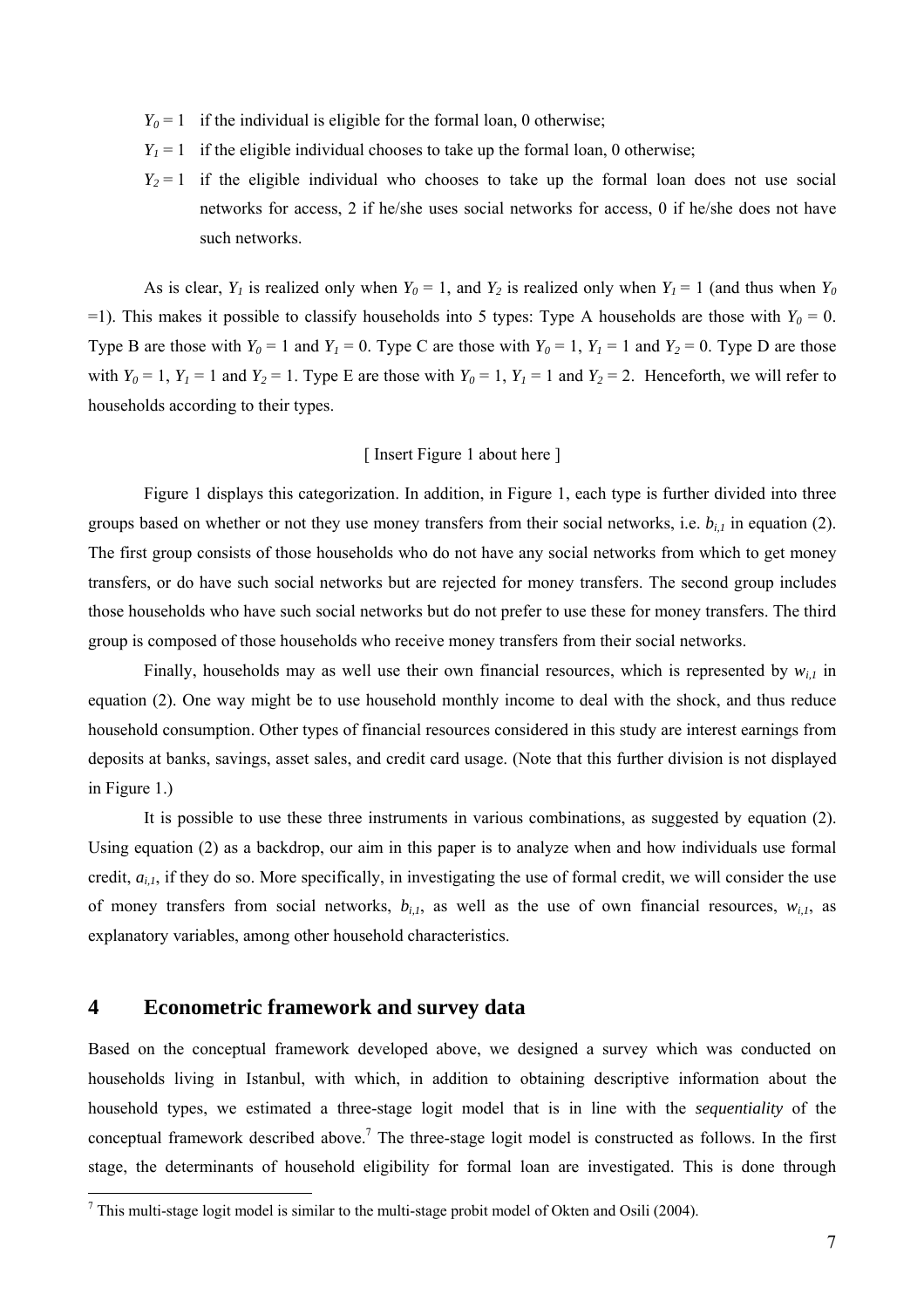estimating a binary logit model with  $Y_0$  as the dependent variable. The second stage analyzes when the eligible individual chooses to use formal credit. A binary logit with  $Y_i$  as the dependent variable is estimated at this stage. The third stage explores the factors that influence the use of networks in accessing formal credit by those individuals who are eligible and choose to use formal credit. Here, the dependent variable is *Y2*, which covers three possibilities: the individual does not have any networks to use, does have those networks but prefers not to use them, or the individual uses his/her networks. Hence, a multivariate logit model is estimated at the third stage. The explanatory variables used in these regressions vary by stages and will be explained in subsection 4.2.

#### **4.1 Survey and descriptive statistics**

The survey questions were first experimented on three focus groups, each consisting of 5–7 household representatives (the grand total being 19) who were characterized as having different economic and social backgrounds in order to test the overall applicability of the survey. The fieldwork was conducted through face-to-face interviews with households by a professional survey company in May 2006.<sup>8</sup> The sampling procedure was as follows. Population distribution within Istanbul was calculated on the basis of the urban population of its 32 districts. The districts were ranked according to their population and those first ones, that in the aggregate formed 80 percent of the total population, were named as large-size districts and the rest were named as small-size districts. The large-size districts were considered as self-representing, and for the rest of the sample three small-size districts were chosen randomly in proportion to their sizes. A total of 50 neighborhoods were then selected randomly as representatives of the selected districts. In the final step, within each neighborhood, streets were categorized as low-, medium-, and high-income groups, based on the official records on property values, and two streets from each category, i.e. six streets from each neighborhood, were randomly chosen. In each street, two households were randomly selected. The targeted survey size was 600 (representing the city at household level within a 95% confidence interval with a margin of  $\pm 0.04$ ).

The interview was conducted with the household member who was well informed about the economic past of the household.<sup>9</sup> Respondents were then asked whether their household had any significant income or expenditure variations in the past two years, which we named as "shocks." If they did not experience any shocks, or if they did but refused to participate in the study (the rejection rate was 12 percent), then the interviewers passed to the predetermined alternative household on the same street. The shocks were considered to be exogenous to the households, and were defined as "expected" or "unexpected" necessities that caused cash shortages. Valuable asset purchases or marriage expenses were included in this definition along with the obvious ones such as health/education expenditures or problems arising when the

 $\frac{8}{9}$  The survey is available from the authors upon request.

<sup>&</sup>lt;sup>9</sup> Since our aim was to collect data at household, as opposed to individual, level, we applied no randomization or quota at the household unit.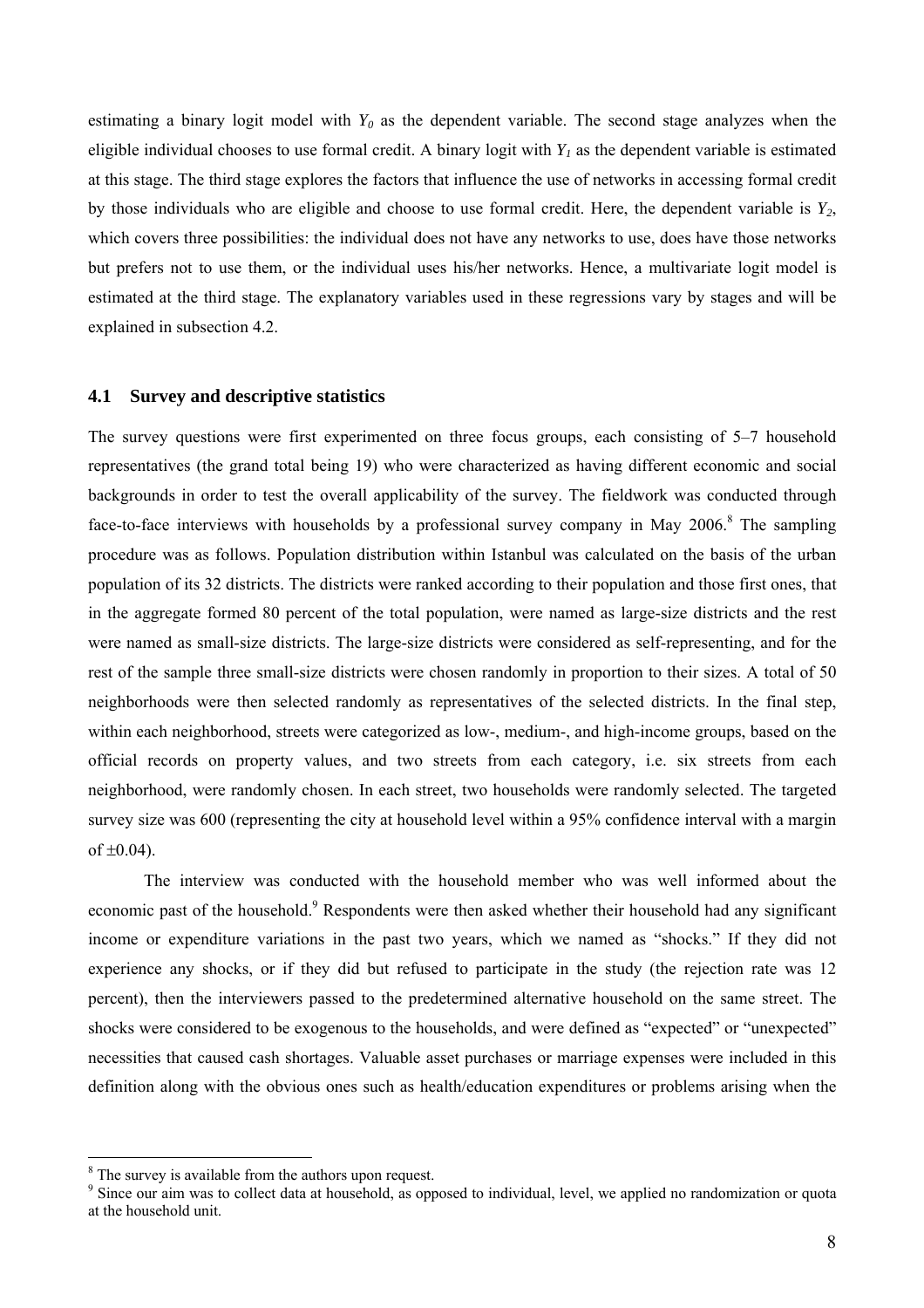breadwinner loses his/her job.10 Respondents, representing households which had experienced more than one shock in the previous two years, were then asked to specify the shock which had the most severe effect on their economic well-being, and to consider this while answering the survey.

Since the main objective of this paper is to define households' behavior in dealing with cash shortages, respondents were asked how as a household they responded to shocks with the risk-sharing mechanisms identified in section 3. Detailed questions on credit usage, money transfers from networks, and usage of own financial resources were then followed. Next, respondents were asked whether as a household they received any help from their networks in areas other than money transfers. Finally, the number of people contributing to household income, household members' education levels and social security statuses, and household's monthly expenditures as well as material security levels were investigated. Key descriptive information is summarized below.

• The most common shocks faced were debt repayments (40.3 percent), unemployment (18.2 percent), health expenditures (14.0 percent), and educational costs (10.5 percent). 32 percent of the shocks were unexpected. The detailed results are presented in Table 1.

#### [ Insert Table 1 about here ]

• 23.3 percent of the sample was found ineligible, i.e. Type A. Note that we relied on the responses of the household representatives to the survey questions to classify households as eligible and ineligible (since objective data on eligibility is unavailable). Out of the 600 households in our sample, 76.7 percent revealed they were eligible. Among the eligible households, 41.3 percent were found to have obtained a formal loan. Of those households who obtained a formal loan, 18.4 percent were Type C, 47.9 percent were Type D, and 33.7 percent were Type E. Further descriptive information on household types is presented in Table 2.

#### [ Insert Table 2 about here ]

 $\overline{a}$ 

• The favorite method to deal with cash shortages was found as households' own financial resources, *w* in equation (2), with 67.50 percent of the total sample, which includes monthly income, interest earnings from deposits at banks, savings, asset sales, and credit card usage. The second preferred method was money transfers from social networks, *b* in equation (2), with 42.17 percent of the total sample, and the third one was formal loans, *a* in equation (2), with 31.67 percent of the total sample and 41.30 percent of eligible households. Only 4.67 percent of the total sample could not use any of these three methods.

<sup>&</sup>lt;sup>10</sup> Note that there is no universal health coverage in Turkey. Those unemployed and those working in the informal sector have to carry the burden, and even if one has a public/private health insurance, in case of a health problem, one may have to make a sizeable contribution. In the same vein, although the bulk of the educational system in the country is almost free of charge, families may have to incur substantial costs.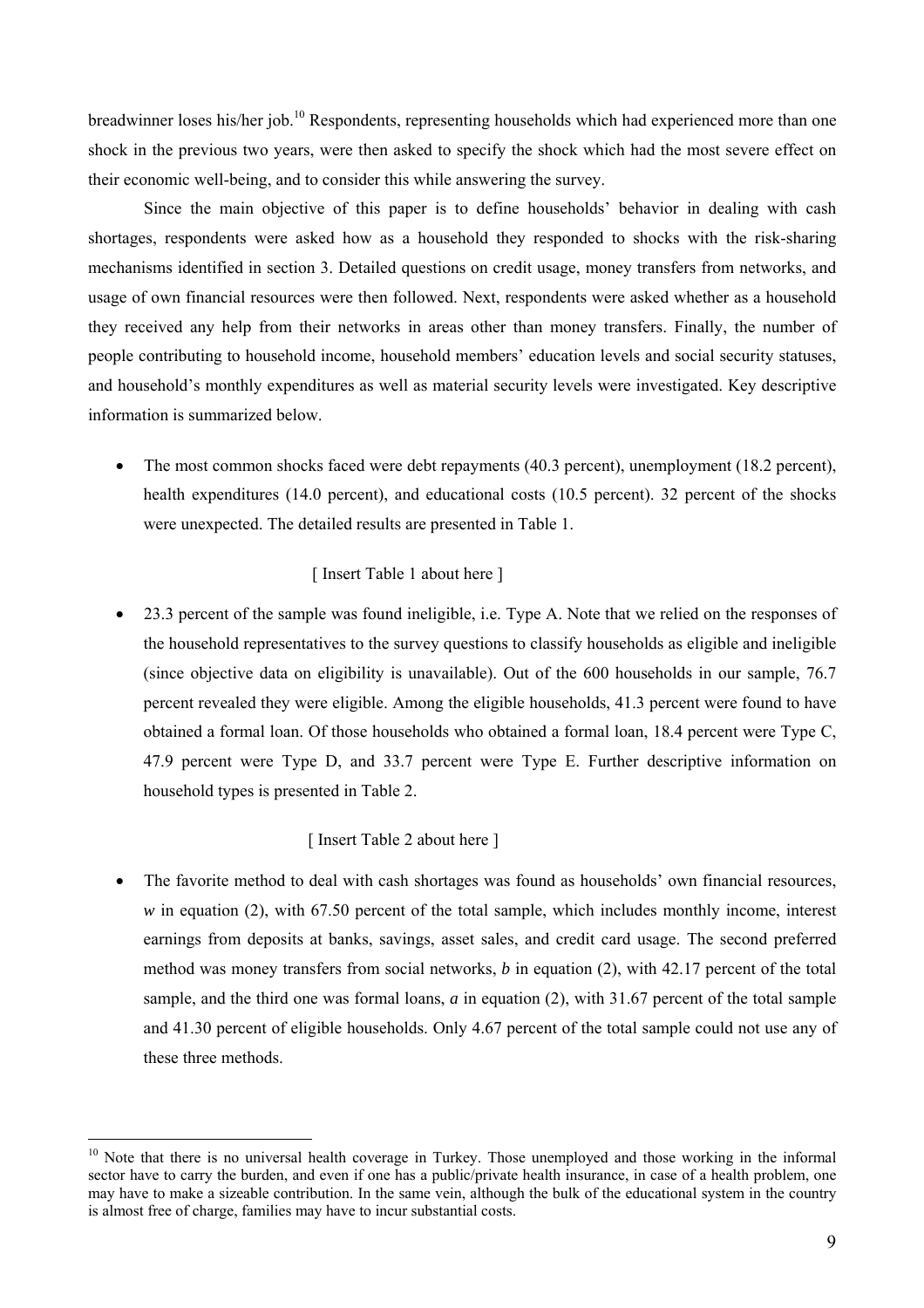The results show that households also use their social networks to find new jobs, to register their children to preferred schools, and to have easy access to health care. The data depicts a lack of strong positive correlation between the social networks counted on in these areas and social networks trusted in money transfers, with the corollary that households who have social networks for money transfers do not necessarily have social networks, say, to find new jobs, and vice versa.

#### **4.2 Explanatory variables**

The survey enabled us to gather a rich set of information to use as explanatory variables in our regressions. We included all the information that we thought would characterize the households' eligibility, the decision to obtain a formal loan, and the decision to use networks for easy/favorable formal loan access. These variables are listed below.

- *Household characteristics*: average education level, number of income earners, income per household member, material security, social networks index, and number of children in the household.
	- o *Education:* Higher education level might be an indicator of being more informed about the credit markets. Thus higher education was expected to indicate higher tendencies to benefit from the formal loan opportunities. This variable was calculated as follows. The number of years spent for compulsory education is subtracted from the total years of education for each household member, which gives the education score for each member. Then the average education score for the household is constructed by dividing the total score by the weighted household size (which was computed according to Eurostat methodology).
	- o *Material security:* As higher levels of material security indicate lower default risk, material security is expected to increase the probability of obtaining a formal loan. However, as it is a form of alternative financing, it may also decrease the likelihood of obtaining a loan. In the survey, respondents were asked whether they had certain material possessions. Respondents were also asked to report whether they were covered by a social security scheme, and the amounts of debt and receivables, if any. If a household had any debts and/or receivables that amounted to more than one-third of the monthly household income, we recorded that household as debtor, creditor, or both. Using 1 and 0 for each possession, social security coverage, and debt/credit status, we applied the principal component analysis to calculate an index showing the material security level for each household.
	- o *Income per capita:* Similar to material security, the effects of a higher level of income per capita are ambiguous. In the survey, respondents were asked how much the average monthly expenditures of a similar household would be, as a proxy for the income of the household. We adjusted this amount for those who were not asked to pay any rent for housing (as they used their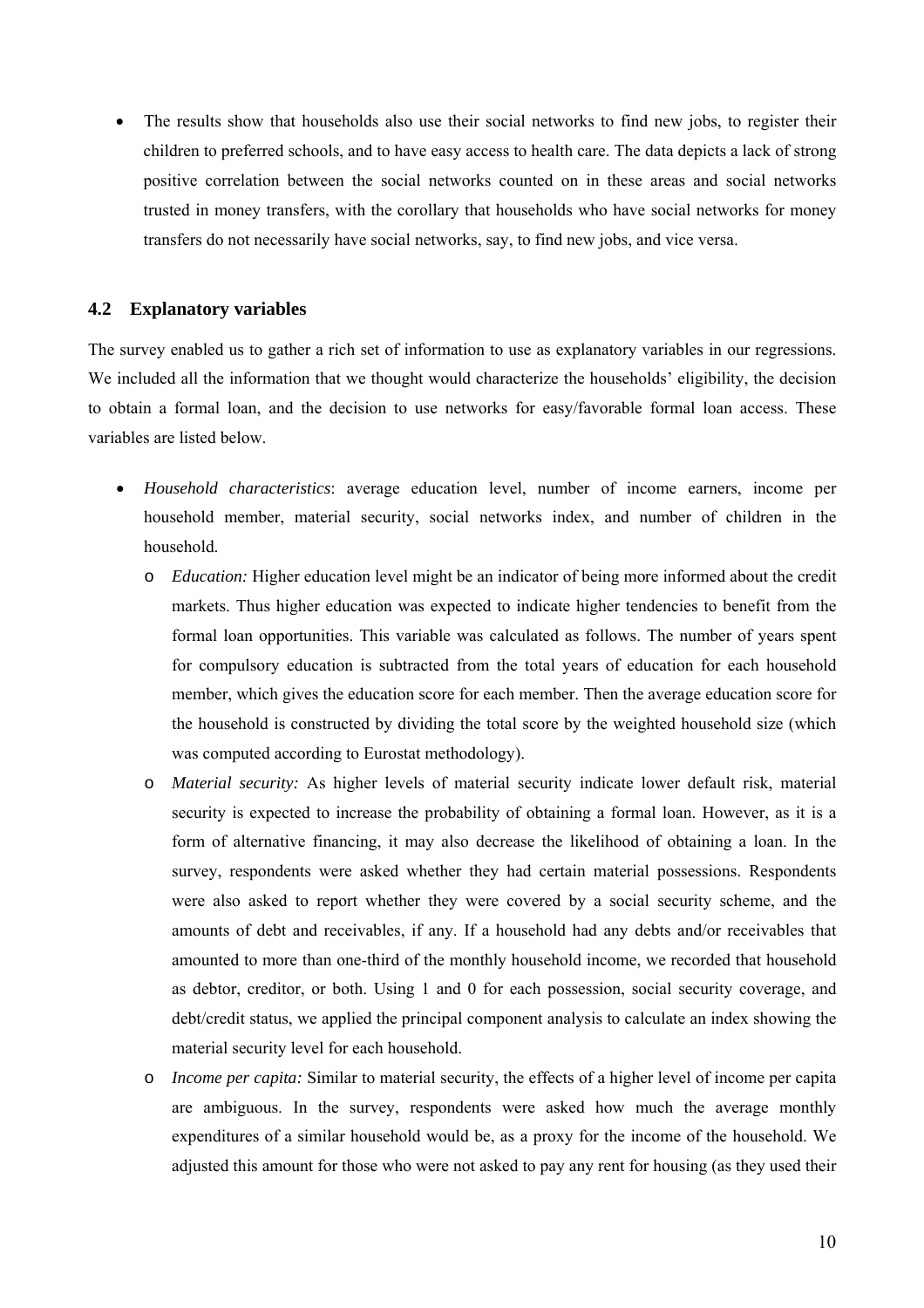acquaintances' residence), and for those who received regular amounts in cash and in kind transfers. Per capita income was then calculated by using the weighted average household size.

- o *Number of income earners in the household:* The higher the number of income earners is, the lower the default risk is. Thus, when the number of income earners is higher, it is anticipated that the household is more likely to obtain a formal loan. In calculating this variable, all those household members who earn money in the formal or informal sector are scored with 1, and those who only receive retirement pensions are scored with 0.5. The summation of the scores of household members gives the total number of income earners in the household. This is intended as a proxy for labor market participation.
- o *Social networks index:* This index was constructed to quantify the networks the households belonged to with the anticipation that it would indicate the potentiality of informal borrowing and/or of getting assistance in access to formal credit. It was composed by using the data on ethnicity (Turkish vs. Non-Turkish origin), religion (sects of Islam, other religions, degree of religiousness), migration, and social integration of the household members through participation in volunteer activities of any organizations or NGOs, neighborhood meetings, family visits, cultural activities, etc. We constructed this index via the principal components analysis.
- o *Number of children in the household:* Households with more children were more likely to pay more for education and health expenses; therefore, such households might be assumed to face greater amounts of cash shortages compared with households with fewer or no children. All those household members younger than age 14 were considered to be children.
- *Network usage index*: Besides how many networks households had, network usage might equally be important in determining the households' behavior when faced with the shock. Note that this is different from social networks index in the sense that the social network index indicates a potentiality, while the network usage index indicates a realization. This index was defined in two different ways. In the first alternative, the network usage index included money transfers from social networks as well as receiving help in other areas such as finding new jobs, gaining access to some health services, or registering children for preferred schools. In the second alternative, the index only included money transfers. By using the two alternative definitions, we aimed to determine the differences between social networks used for money transfers only, and social networks used for help in general. We asked respondents whether their household received any money transfers from their networks to cope with the shock, and we also asked them whether their household received any help from their networks to find new jobs, to gain access to health services and to register their children for schools of their preferences. Respondents chose one of the following answers: "Use networks" (meaning that they did use the networks), "Not use networks" (meaning that networks were available but they did not use them), and "Unavailability of networks" (meaning that no networks were available). Using the principal component analysis, an index showing the network usage of the household was constructed.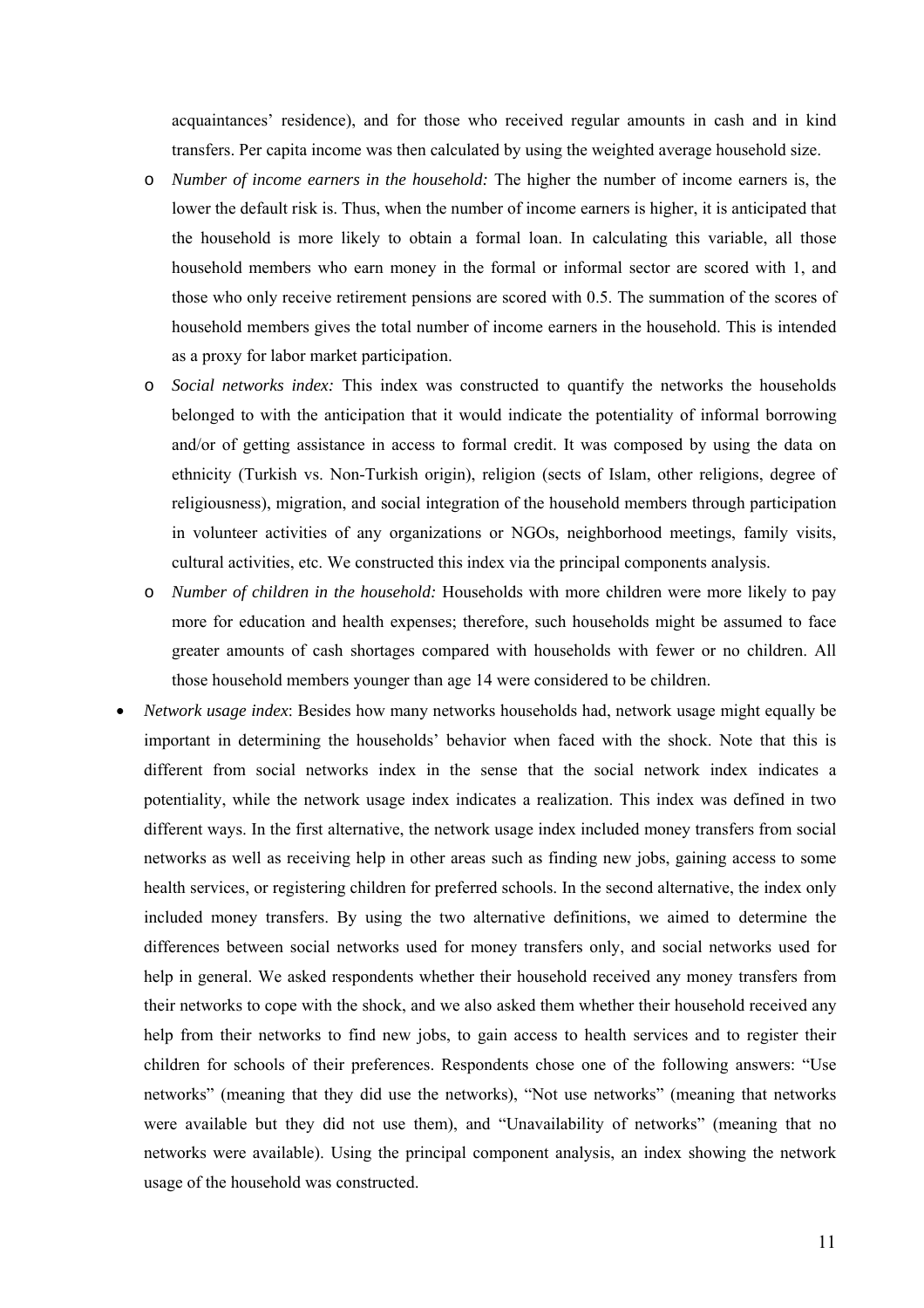- *Reciprocity*: This was an indicator showing to what extent households were providing support to others, taking into account the importance of potential reciprocal activities. Just like the network usage index, the reciprocity index was defined in two alternative ways, the first one considering help in general and the second one exclusively money transfers. We rephrased all the network usage questions in a reciprocal way to learn how much help households provided to their networks in the form of money transfers, and help in employment, education, and health services. This index is constructed by the principal component analysis.
- *Usage of own financial resources*: Since households also use their own financial resources to cope with the shocks, those with higher levels of this variable might be assumed to have less of a tendency to obtain a formal loan. We asked respondents what sort of financial resources their households owned and which of these they used to smooth consumption when they faced the shock. The usage of own resources is added as a dummy variable to the regressions.
- *Definition of the shock*: This is a dummy variable which is 1 if the shock was unexpected, and 0 otherwise (recall that respondents were asked whether their household had any significant income or expenditure variations in the past two years). Of the nine shocks that were listed—health expenditures, unemployment, business expenditures, establishing a new business, death of the person responsible for earning the household income, education expenditures, marriage, valuable asset purchases, and debt repayments—respondents were asked to reveal those experienced. Of these, health expenditures, unemployment, and death are categorized as unexpected shocks. When faced with unexpected shocks, social networks may be more willing to help households in need, reducing the tendency to obtain a formal  $\alpha$ <sub>11</sub>
- *Percentage of the loan request approved (by banks)*: It was anticipated that those households which used their networks for easy/favorable formal loan access would be more likely to obtain the total amount requested. This is captured by the dummy variable which was defined as taking the value of 1 if at least 75 percent of the loan demanded was obtained, and 0 otherwise.

## **5 Results**

 $\overline{a}$ 

We ran two sets of regressions to analyze our data as discussed in section 4. In the first set of regressions all the explanatory variables described in section 4.2 were used. As mentioned above, social networks used for money transfers and social networks used for help in other areas need not be identical. Therefore, the network usage and reciprocity indices, when calculated using all possible areas of help, might lead us to overestimate the importance of these two variables. Taking this into account, the second set of regressions

<sup>&</sup>lt;sup>11</sup> Of the unexpected shocks, expenditures on health may as well be thought of as being *expected*. Anecdotal observations and the results of our focus groups indicated that if health expenditure in the family is expected, you would rather plan ahead in time to acquire some form of formal insurance with which you would be able to cover most of, if not all, the expenses. Therefore, if a respondent revealed health expenditures as the source of the financial burden, it is highly likely that it was unexpected.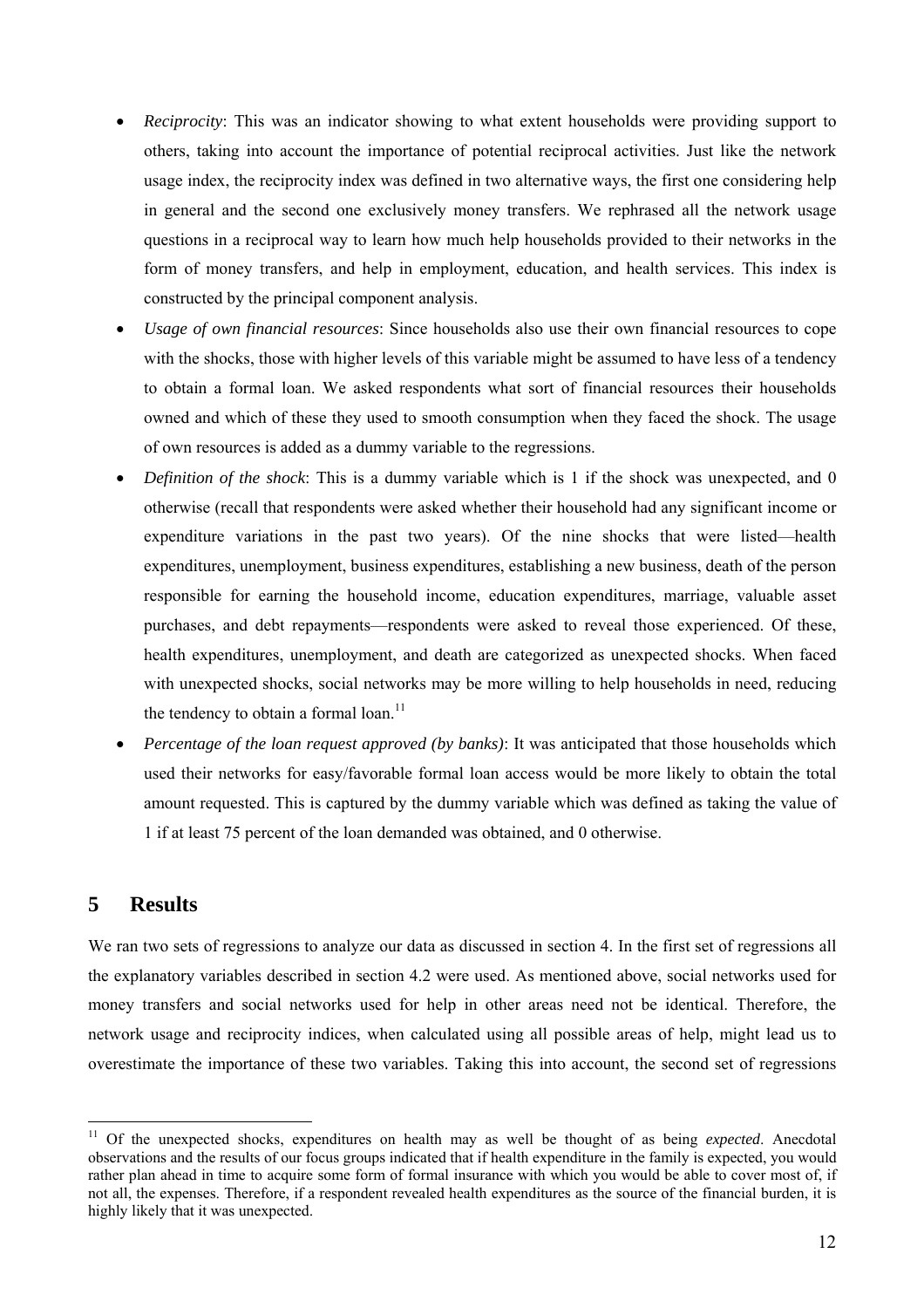used the second definitions for these indices (see section 4.2), which only measured the usage of networks and reciprocity in terms of money transfers.<sup>12</sup>

Stage 1: Determination of eligibility

 $\overline{a}$ 

In both sets of regressions (see Table 3), the binomial logit estimation results indicated that material security and the number of income earners were positively significant at 1 and 10 percent, respectively. Since formal credit institutions require loans to be given on wealth and income, the effect of these variables on the eligibility of households was positive, as expected. Also, Type A households were found to have the minimum number of income earners in their households, which supported this result (see Table 2).

## [ Insert Table 3 about here ]

- The network usage index was found to be negatively significant at 5 percent only in the first set of regressions. This result shows that households who used their social networks in general, and not only for money transfers, were more likely to be ineligible for a formal loan.
- Although low income and education levels are defining factors of Type A households, eligibility depends on neither. In addition, eligibility is independent of the social networks index, reciprocity index, and the number of children in the household.

Stage 2: Determination of the use of formal credit by eligible households

- In both sets of regressions (see Table 4), the definition of the shock was negatively significant at 1 percent, implying that households were more likely to contract formal loans when faced with expected expenditures. The underlying mechanism may be thought of as follows: unexpected shocks drive households out of the credit market due to an increased uncertainty about the future, and in turn, due to a reduced possibility of repayment.
- The usage of own resources was also negatively significant at 5 percent in the first set, and at 1 percent in the second set of regressions, implying that a formal loan was seen as a substitute for using own resources.

## [ Insert Table 4 about here ]

• Material security was positively significant at 5 percent in the first set of regressions and at 10 percent in the second set. Households with higher levels of material security were more likely to contract formal loans due to relative security about the future.

 $12$  Note that households' ability to receive money transfers from networks may be correlated with their money transfers to networks. We checked the correlation between the second definitions of network usage index and reciprocity index, and found no significant evidence of correlation, as otherwise we would have to run the second set of regressions again without the reciprocity index.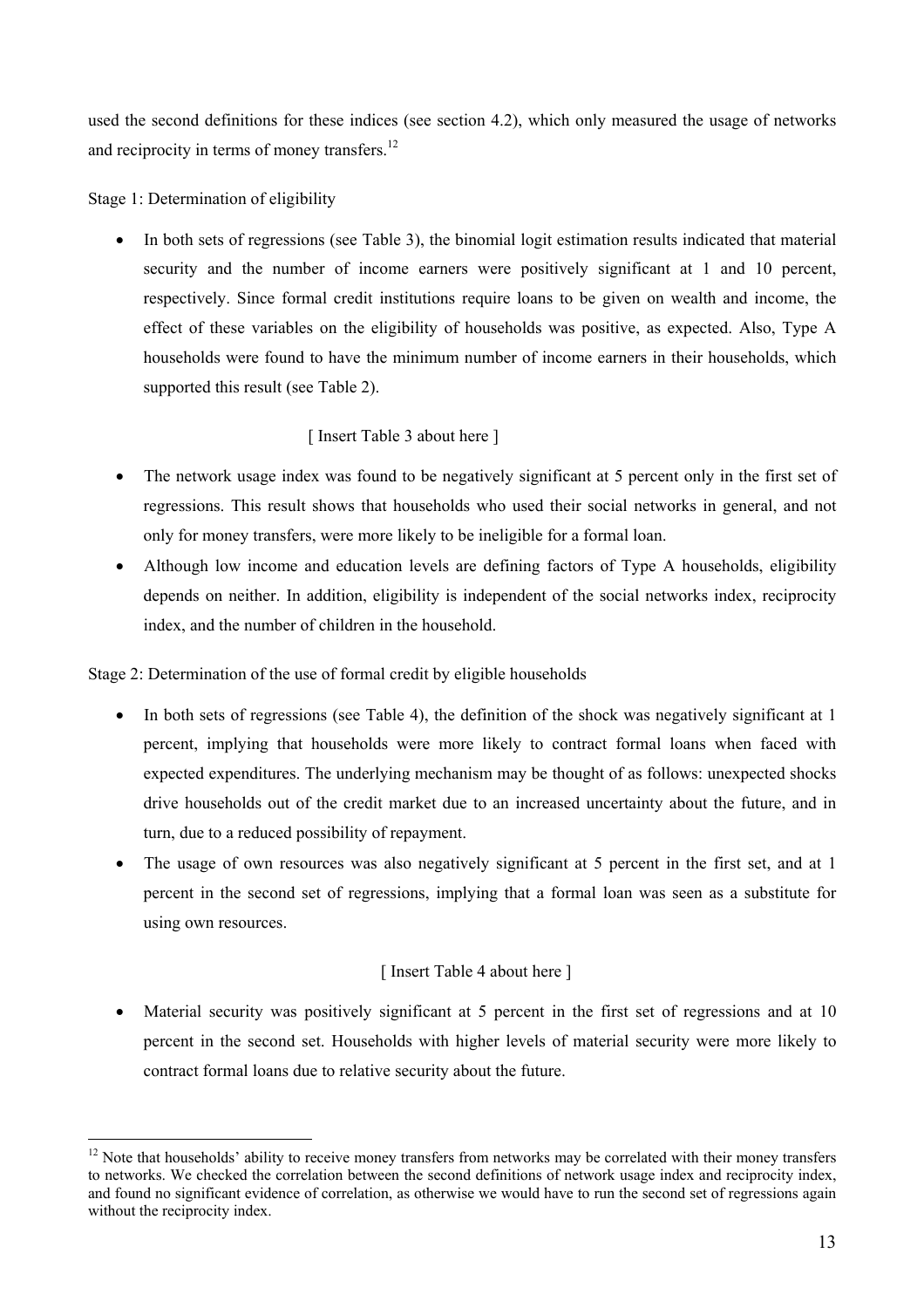- The network usage index was also positively significant at 5 percent in the first set of regressions and at 10 percent in the second set. Those households who used their networks for money transfers only, as well as those who received network help in general, were found to be more likely to contract formal loans. This indicates that households viewed their social networks as complements when they contracted formal loans.
- The reciprocity index was negatively significant at 10 percent in the first set of regressions and at 5 percent in the second set. This shows that households who did not help or transfer money to their social networks in the past were less likely to receive help or money transfers from their connections. Therefore, they chose formal loans over transfers from social networks.
- As in the first stage, education, income, the social networks index, and the number of children in the household turned out to be statistically insignificant. Moreover, the number of income-earning households was also insignificant.

#### Stage 3: Determination of the use of networks in accessing formal credit

Table 5 reports the multivariate logit results for Stage 3 using Type C households as the base category. For space considerations, the results using Type D or Type E households as the base category are not included (and are available from the authors upon request).

- In both sets of regressions, material security was positively significant at 1 percent for Type D and 5 percent for Type E relative to Type C. In addition, higher material security implied a higher likelihood of being a Type D household relative to Type E. Hence, even if higher wealth implied the availability of networks that households could benefit from in terms of easy/favorable access to formal credit, when wealth exceeded a certain (indeterminate) threshold, households chose not to use those networks.
- The usage of own resources was positively significant at 1 percent for Type D relative to Type C in both sets, and at 1 percent and 5 percent for Type E relative to Type C in set 1 and set 2, respectively. This again implies that those households who were able to use their own resources in case of difficulty were more likely to have networks for easy/favorable loan access that they could benefit from. This variable does not help the differentiation between Type D and Type E households.

### [ Insert Table 5 about here ]

• Income was positively significant at 5 percent in the first set and at 10 percent in the second set for Type D households. Type D households also had the maximum average income per capita. These show that households with higher income levels tended to have more social networks for easy/favorable loan access but did not use these networks. It is therefore conceivable to think that they were able to get sufficient amounts of formal loans since formal institutions tend to consider higher income as a signal of lower default risk.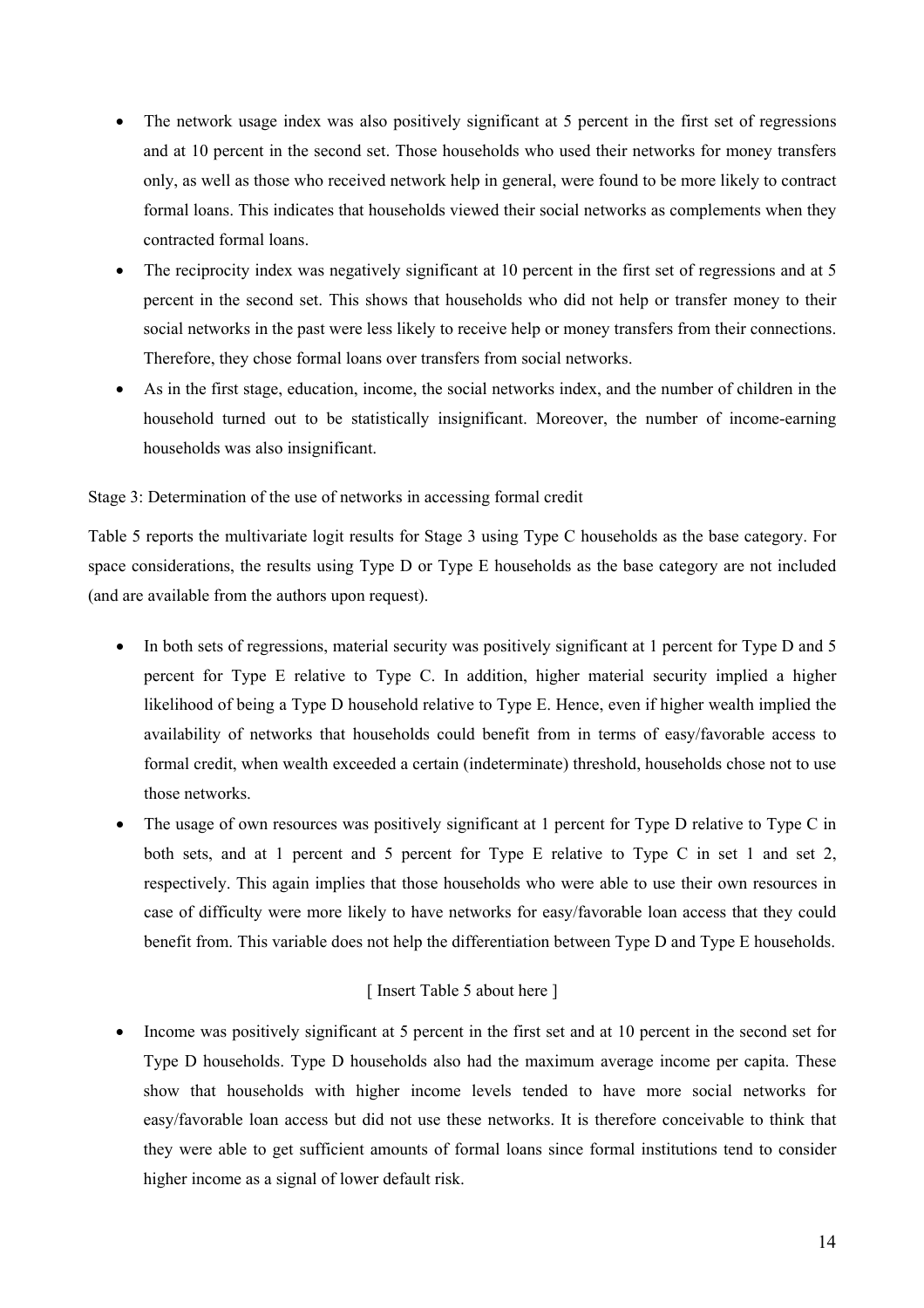- This last result was also supported by the positive significance of the approval of the high percentage of the total loan requested (75 percent and above) at 5 percent for Type D households in the first set of regressions and 10 percent in the second.
- In the first set of regressions, the network usage index was negatively significant at 1 percent for Type D and at 10 percent for Type E households. In the second set, it was significant at 1 percent for Type E households only. These results show that those households who did not use their social networks for help in general were more likely to have no networks to receive help in accessing formal credit. In addition, the more excessive the network usage was, the higher was the likelihood of being a Type E household relative to a Type D, indicating that those who extensively used their networks in general at the same time tended to use their networks for access to formal credit.
- The number of children in the household was significant at 10 percent for Type E households in the first set of regressions. Households with more children would require extra money for expenses on education, etc., and thus were more likely to use their social networks for easy/favorable loan access.
- Although Type D and Type E households had the highest average social networks indices and education in the sample, these variables were found not to be effective at this stage. Higher levels of education might be thought to imply more power and prestige, thus enabling one to get credit without receiving any help, when in fact help was received implicitly.<sup>13</sup> The reciprocity index and the number of income earners were also found to be insignificant.

In order to check for the robustness of our results in the way certain variables are defined, we also ran our 3-stage regressions with different definitions of some of the explanatory variables which are found to be insignificant above. We redefined education as a dummy variable taking a value of 1 if at least one member of the household had a university degree, and 0 otherwise. The number of income earners was defined in two alternative ways. First, the original variable was divided by the number of adults in the household; secondly, a dummy variable with a value of 1 if at least one member of the household was working at the formal sector, and 0 otherwise, was created. The results do not change with these new definitions. Moreover, the addition of a new variable showing the average age of adults in the household (to proxy for the idea that a young married couple may have fewer social network ties, and thus, be more inclined to use formal credit) does not affect the results either. In all these new regressions, the insignificant regressors remain insignificant, indicating that our results are robust in the way in which these variables were defined.

## **6 Conclusion and discussion**

<sup>&</sup>lt;sup>13</sup> Our experience with the focus groups showed that it is not easy to differentiate between those households who did not want to use their social networks from those who did not find it necessary to do so. Therefore, regardless of the motivation, we are only interested in their choice of not using the available social networks.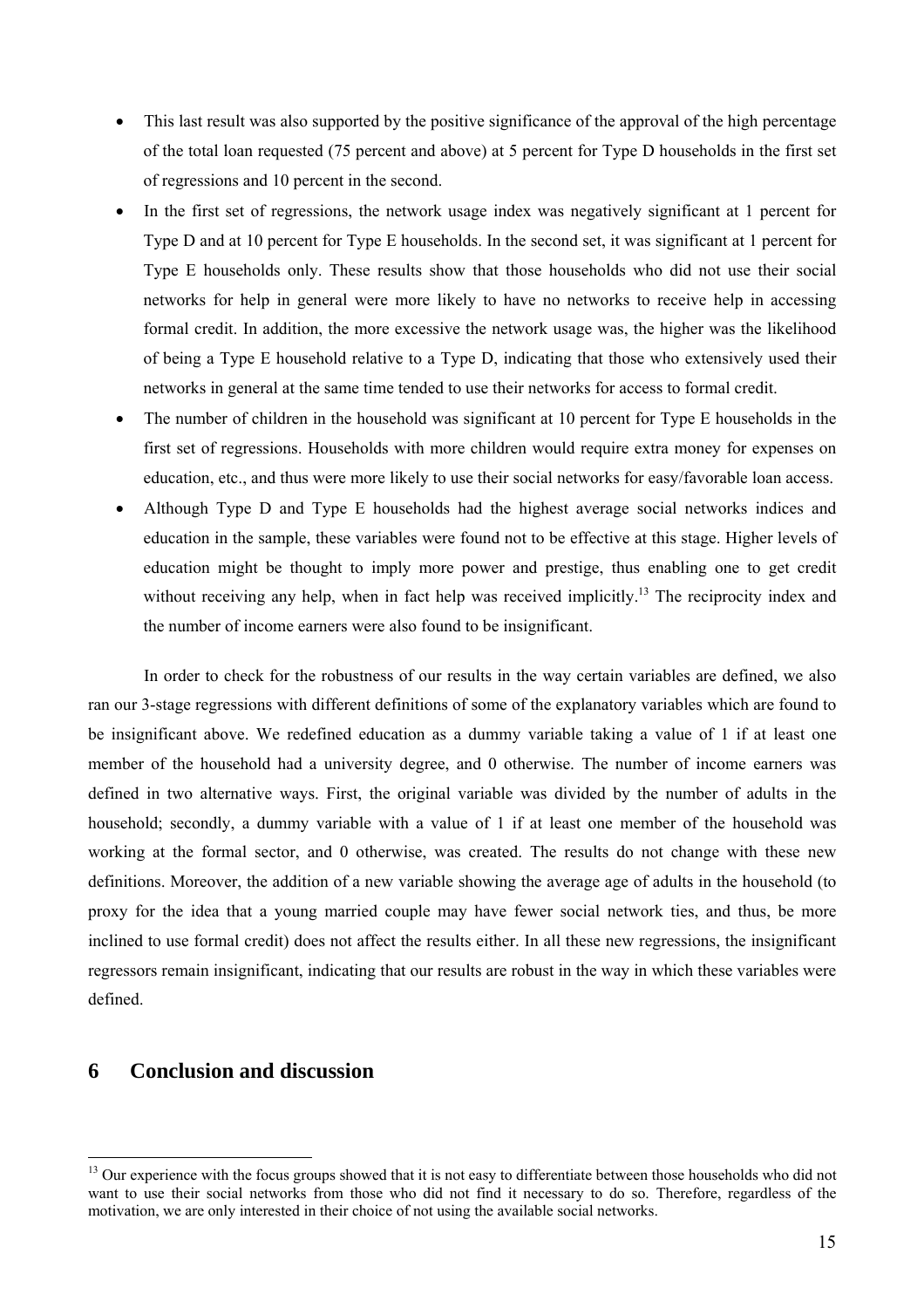This study aimed to extend the results in the existing risk-sharing literature by analyzing the risk-sharing schemes and formal credit access in a unique urban setting, Istanbul, where social networks are tightly connected and at the same time formal credit institutions are relatively well-developed. The survey, which was designed and conducted specifically for this study, provided detailed information on the risk-sharing behavior of 600 randomly chosen urban households who had experienced cash shortages due to income or expenditure shocks in the past two years. The data on the usage of formal credit, transfers from networks, the usage of household resources, various household characteristics, and the nature of shocks faced is analyzed with a multi-stage logit estimation in order to characterize the households according to their risk-sharing behavior and to determine the effective variants in their choices.

The descriptive statistics of the survey data indicate that most households primarily benefit from their own financial resources when coping with cash shortages. Moreover, money transfers from social networks are commonly preferred as risk-sharing mechanisms. When such transfers were further analyzed, it was noted that they took place mostly within small networks of family and friends—in contrast to the claim that religious networks have been playing an increased role in such transfers in Istanbul.<sup>14</sup>

The econometric analysis of the data yield interesting results. First, household eligibility for a formal loan is affected only by wealth and labor force participation, in a positive way. Secondly, wealthier households are more likely to choose to obtain a formal loan, and the use of own resources are perceived as substitutes for a formal loan. Thirdly, the likelihood of a formal loan contract is higher if the expenditure shock was an expected one.

The implications of network usage for the decision of obtaining a formal loan can be summarized as follows. First, if the household had used help from networks, then the likelihood of contracting a formal loan would have increased. In that respect, networks and formal loan can be thought of as complements. Secondly, past reciprocal behavior reduces the tendency to choose formal loan, possibly due to the trust in the network ties in terms of reciprocating the help.

The paper also investigated the role of networks in providing favorable terms in and/or easing the loan approval process. Households with financial security appear to have network help available in terms of access to formal credit. But once financial situation is above a certain threshold, households prefer not to use that help. Moreover, the extensive usage of networks in general implies that households at the same time use network ties for easing the access to formal credit.

Other striking evidence is that education, income, and the potentiality of networks are found to have no significant effect on the categorization of the households. While wealth is highly significant throughout our analysis, income is found to be insignificant in determining households' preferences on obtaining a formal/informal loan, a result which is reflected in the fact that the income averages among household types are not significantly different. The availability of social networks does not imply the possibility of money transfers or help from them in general. Yet, if the available networks were actualized by the households, they were perceived as complements to a formal loan.

<sup>&</sup>lt;sup>14</sup> To that, one could raise two speculations: One might be that help received from religious networks is generally in kind; the second might be that households may name their contacts with religious ties as friends.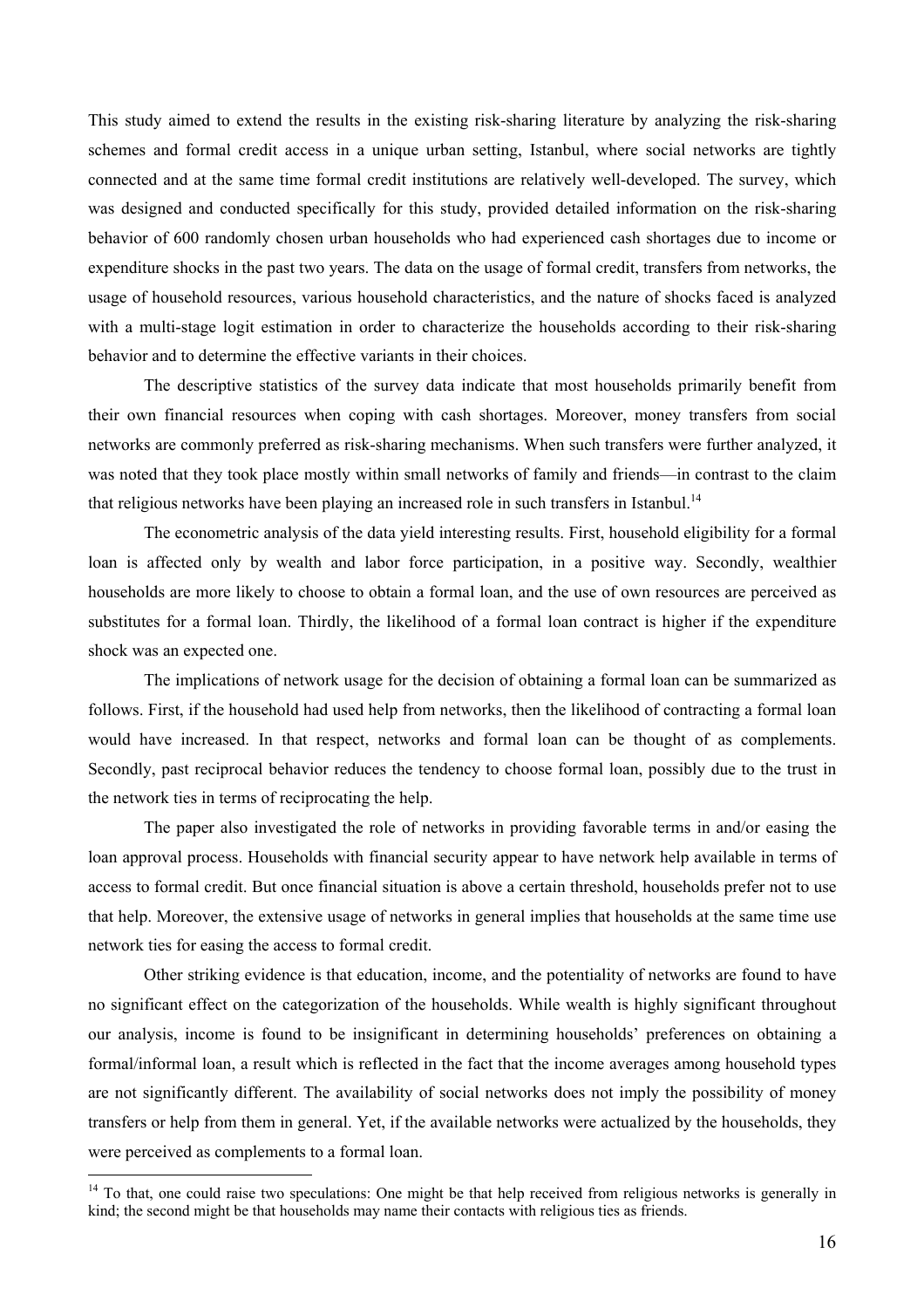The result that transfers from social networks are by and large considered as important by urban households in Istanbul is worth reflecting upon. Although credit markets are functioning well in Istanbul, general mistrust in the banking sector due to the past bank crisis (of 2001) may be one possible explanation for this finding. Also, formalities in the credit markets may have driven many households out of these markets due to the exaggerated common beliefs about the harshness of the procedures and penalties in obtaining and repaying the loan (as revealed by many in our focus group studies). The importance of the material security level for eligibility and for the decision to obtain a formal loan leads to the suggestion that improvements in the household material security level and movements towards a fair distribution of wealth may ease eligibility and encourage households to further benefit from formal credit institutions.

Nevertheless, improvements in material security and further deepening of financial markets may not make informal transfers totally redundant in the future. First, considering the fact that households view their social networks as insurance against possible difficulties in repayments of their formal loans, the respective demands for the two types of risk-sharing instruments can be thought to be evolving in an *interwoven* manner. Secondly, to the extent that the high level of social capital among closed circles (friends/families) will continue to be a societal characteristic, independent of the level of the development of formal institutions, people may well consider social networks as a superior alternative to formal settings.

This said, however, such social, close networks may not be functioning smoothly and amicably at all times—back pages of tabloid newspapers are always full of horror stories of bloody fights of (almost always masculine) people "over the issue of debt." Yet, as the survey highlighted, not an insignificant amount of people in Istanbul still go for their networks in one way or another in cases of consumption smoothing. Hence, the view that reciprocal and informal insurance and credit arrangements are of an earlier and to-besuperseded variant of modern (and more efficient) insurance/credit institutions does not seem to hold for the case of Istanbul, at least as of today. What the future will bring about is an open question, since it is a truism, after all, that Istanbul cuts across not only geographical and political but also cultural and economic categories.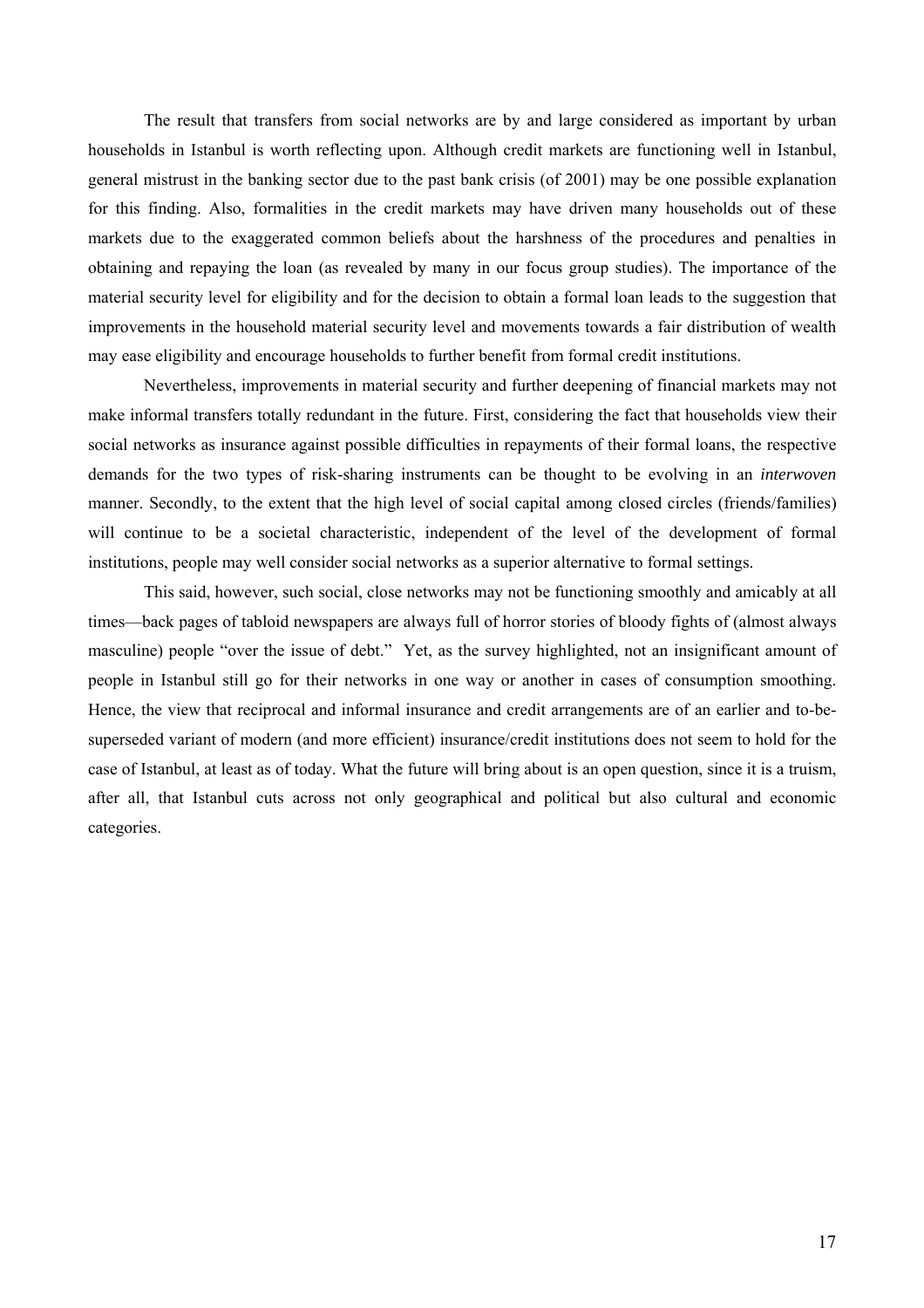### **References**

Adaman, F. and Y. Madra (2002), "Theorizing the Third Sphere: A Critique of the Persistence of the Economistic Fallacy," *Journal of Economic Issues*, XXXVI, 1045-78.

Bandiera, O. and I. Rasul (2006), "Social Networks, and Technology Adoption in Northern Mozambique," *Economic Journal*, Forthcoming.

Bauer, T. and I. N. Gang (2002), "Networks and the Duration of Temporary Migration," Working Paper No: 1998-11, Rutgers University.

Bloch, F., G. Genicot, and D. Ray (2005), "Informal Insurance in Social Networks," *mimeograph.*

Bramoulle, Y. and R. Kranton (2005), "Risk-Sharing Networks," CIRPEE Working Paper No: 05-26.

Calvo-Armengol, A. and M. Jackson (2006), "Networks in Labor Markets: Wage and Employment Dynamics and Inequality," *Journal of Economic Theory*, forthcoming.

Charness, J. and G. Genicot (2004), "An Experimental Test of Risk-Sharing Arrangements," *mimeograph*.

Coate, S. and M. Ravallion (1993), "Reciprocity Without Commitment," *Journal of Development Economics*, 40, 1-24.

Cochrane, J. H. (1991), "A Simple Test of Consumption Insurance," *Journal of Political Economics*, 99, 956-976.

Coleman, J. (1988), "Social Capital in the Creation of Human Capital," *American Journal of Sociology*, 94, 95-121.

Conley, T. G. and C. Udry (2001), "Social Learning Through Networks: The Adoption of New Agricultural Technologies in Ghana," *Journal of Agricultural Economics*, 83, 668-673.

Durlauf, S. N. (2002), "On the Empirics of Social Capital," *Economic Journal*, 112, 459-479.

Durlauf, S. N. and M. Fafchamps (2005), "Social Capital," in P. Aghion and S. N. Durlauf (eds.), *Handbook of Economic Growth*, Vol. 1B, North-Holland, Amsterdam, 1639-1700.

Fafchamps, M. and T. Kurosaki (2002), "Insurance Market Efficiency and Crop Choices in Pakistan," *Journal of Development Economics*, 67, 419-453.

Fafchamps, M. and S. Lund (2003), "Risk-Sharing Networks in Rural Philippines," *Journal of Development Economics*, 71, 261-287.

Fafchamps, M. and B. Minten (2002), "Returns to Social Network Capital Among Traders," *Oxford Economic Papers*, 54, 173-206.

Gertner, P. and J. Gruber (2002), "Insuring Consumption Against Illness," *American Economic Review*, 92, 51-76.

Genicot, G. and D. Ray (2003), "Endogenous Group Formation in Risk-Sharing Arrangements," *Review of Economic Studies*, 70, 87-113.

Glaeser, E. L., D. Laibson, and B. Sacerdote (2002), "An Economic Approach to Social Capital," *Economic Journal*, 112, 437-458.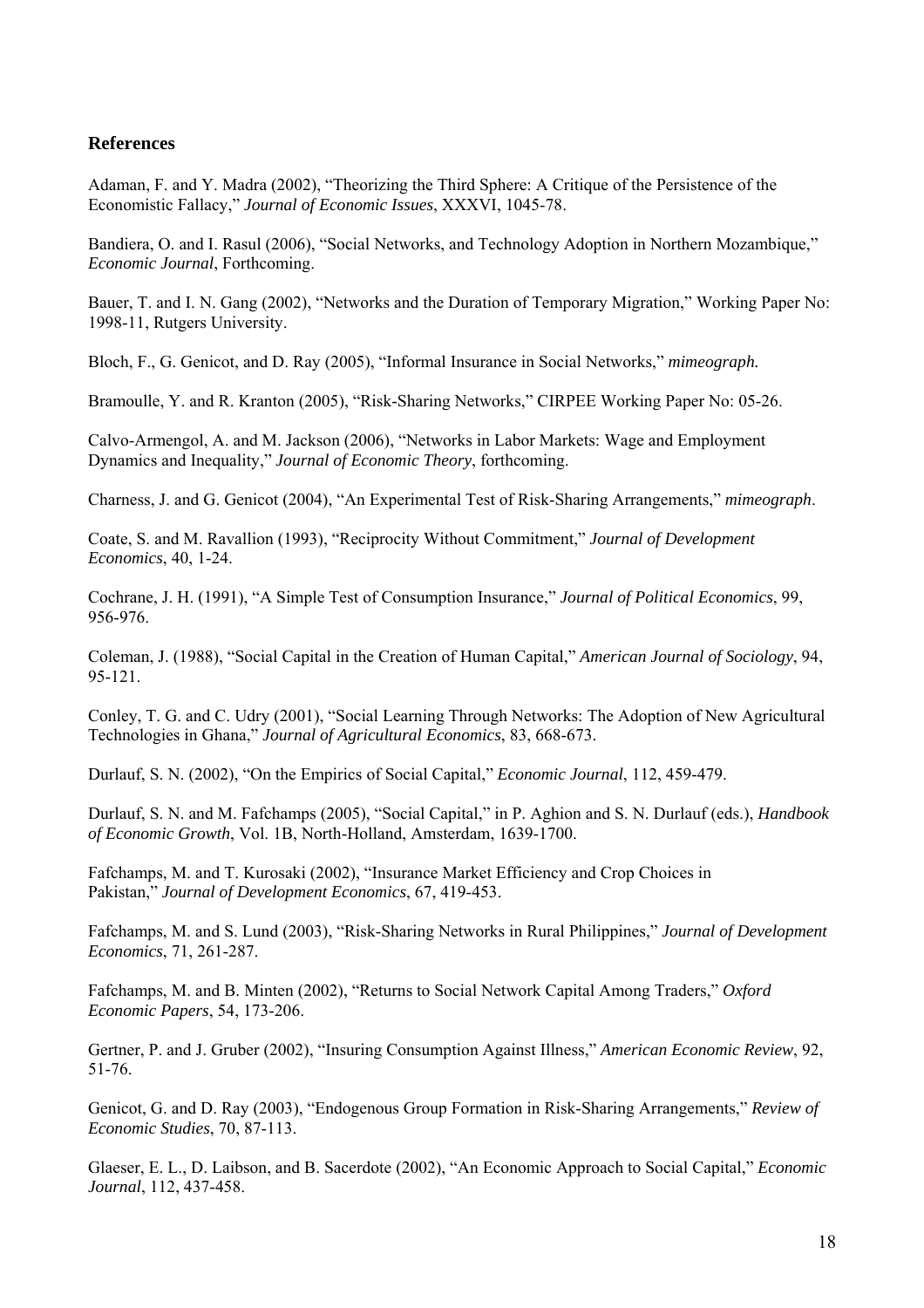Goldstein, M. (1999), "Chop Time, No Friends, Intrahousehold and Individual Insurance Mechanisms in Southern Ghana," *mimeograph*.

Goldstein, M. (2004), "Intrahousehold Efficiency and Individual Insurance in Ghana," Working Paper No: DEDPS38, London School of Economics.

Goldstein, M., A. de Janvry, and E. Sadoulet (2005), "Is a Friend in Need a Friend Indeed?" in Stephan Dercon (ed.) *Insurance against Poverty*, Oxford University Press.

Jackson, M. O. and A. Wolinsky (1996), "A Strategic Model of Social and Economic Networks," *Journal of Economic Theory*, 71, 44-74.

Jalan, J. and M. Ravallion (1998), "Transient Poverty in Postreform Rural China," *Journal of Comparative Economics*, 26, 338-357.

Kazianga, H. and C. Udry (2006), "Consumption Smoothing? Livestock, Insurance and Drought in Rural Burkina Faso," *Journal of Development Economics*, 79, 413-446.

Keefer, P. and S. Knack (1997), "Does Social Capital Have an Economic Impact? A Cross-Country Investigation," *Quarterly Journal of Economics*, 112, 1252-1288.

Keyder, C. (2005), "Globalization and Social Exclusion in Istanbul," *International Journal of Urban and Regional Research*, 29, 124-34.

Ligon, E., J. P. Thomas, and T. Worrall (2000), "Mutual Insurance, Individual Savings, and Limited Commitment," *Review of Economic Dynamics*, 3, 216-246.

Munshi, K. (2004), "Social Learning in a Heterogeneous Population: Social Learning in the Indian Green Revolution," *Journal of Development Economics*, 73, 185-213.

Okten, C. and U. O. Osili (2004), "Social Networks and Credit Access in Indonesia," *World Development*, 32, 1225-1246.

Polanyi, K. (1957), *The Great Transformation*, Beacon Press, Boston

Rosenzweig, M. R. (1988), "Risk, Implicit Contracts and the Family in Rural Areas of Low-Income Countries," *Economic Journal*, 98, 1148-1170.

Suri, T. (2005), "Spillovers in Village Consumption: Testing the Extent of Partial Insurance," *mimeograph*.

Townsend, R. M. (1994), "Risk and Insurance in Village India," *Econometrica*, 62, 539-591.

Townsend, R. M. (1995), "Financial Systems in Northern Thai Villages," *Quarterly Journal of Economics*, 110, 1011-1046.

Turkish Statistical Institute (TURKSAT), *Provincial Indicators 1980-2003*, Prime Ministry of the Republic of Turkey, Ankara, Turkey.

Udry, C. and E. Duflo (2004), "Intrahousehold Resource Allocation in Cote d'Ivoire: Social Norms, Separate Accounts and Consumption Choices," Working Paper No: 10498, National Bureau of Economic Research.

Udry, C. (1994), "Risk and Insurance in a Rural Credit Market: An Empirical Investigation in Northern Nigeria," *Review of Economic Studies*, 61, 495-526.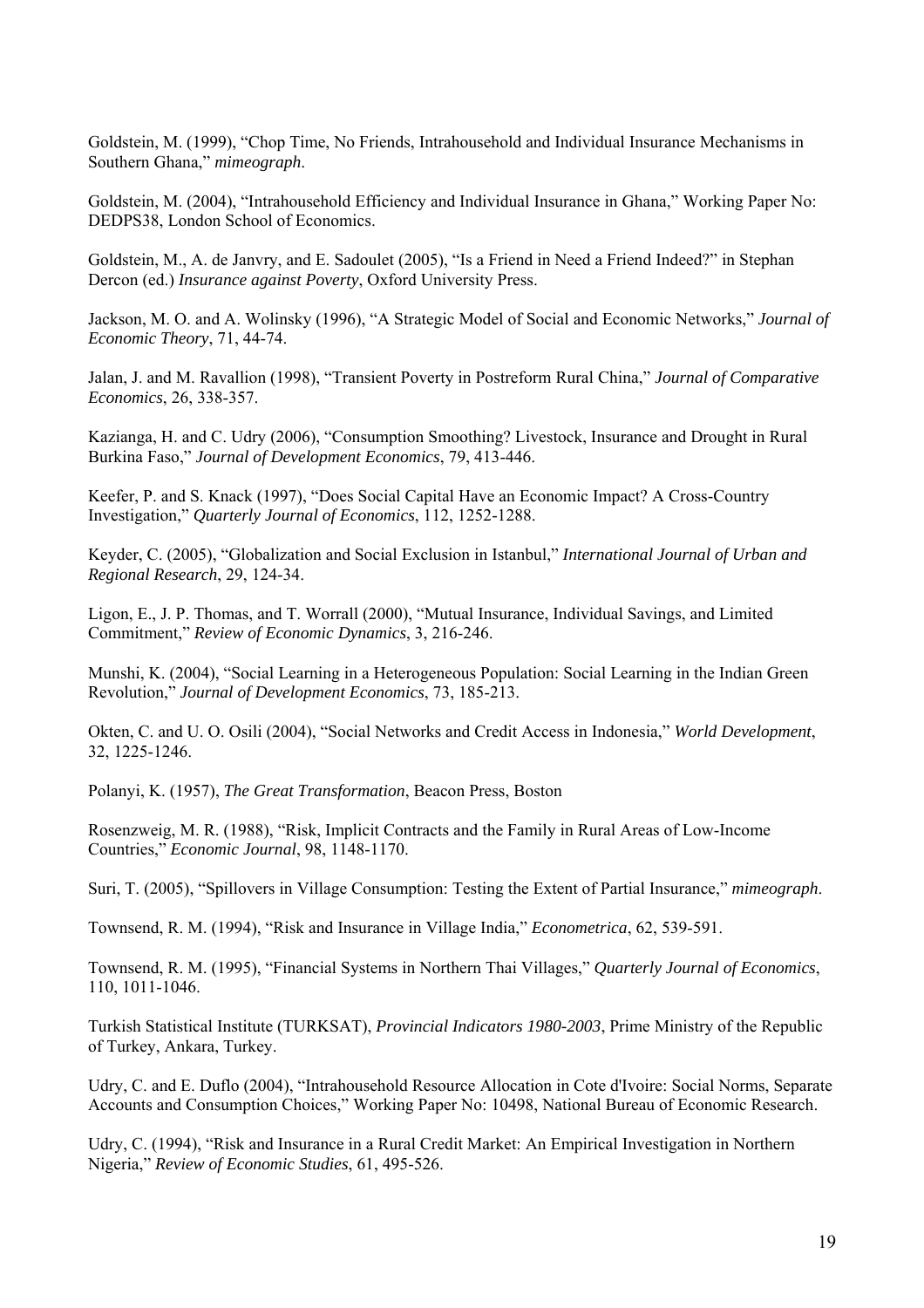# **Figures and Tables**



Figure 1: Household types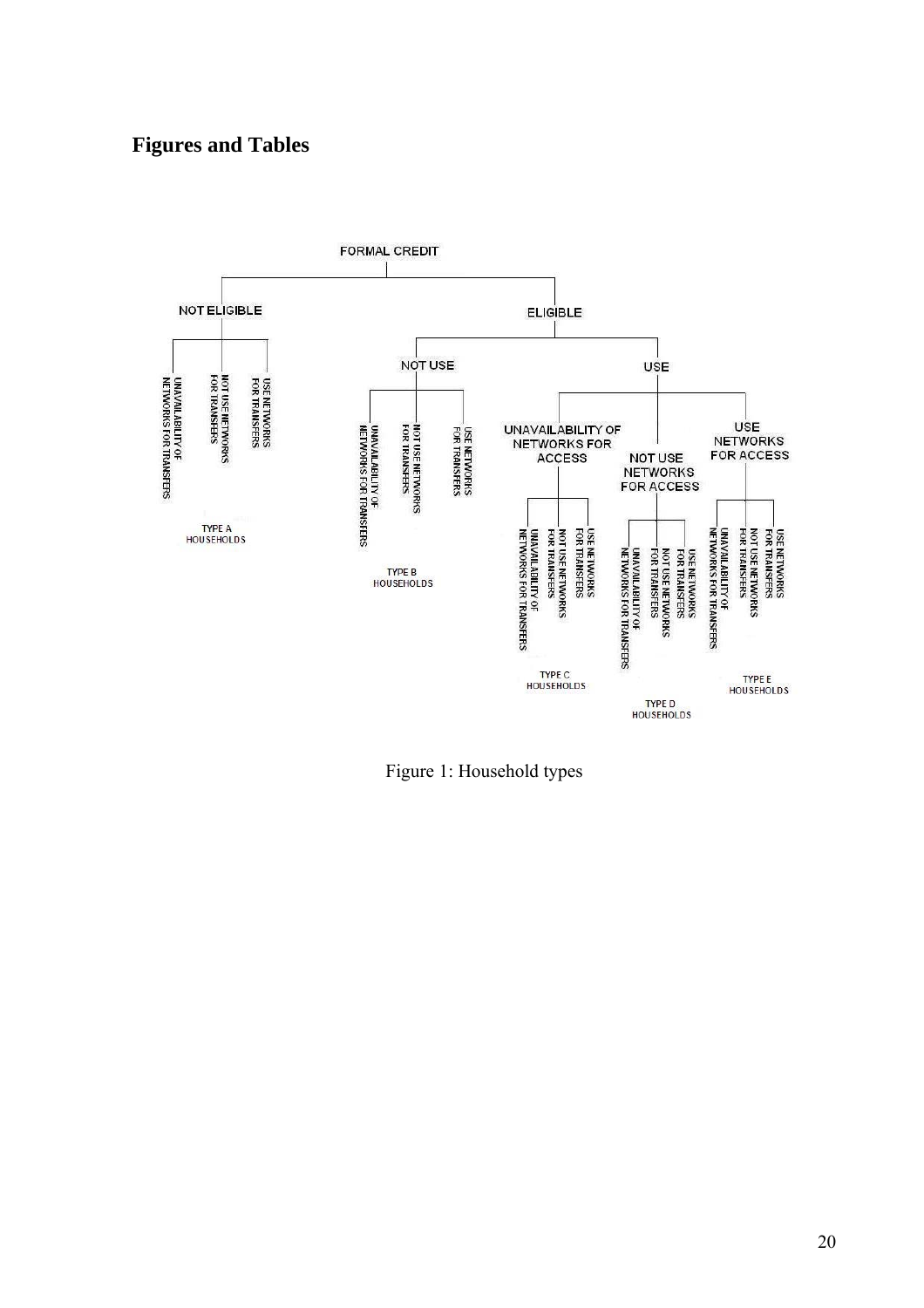| Households                  | Type A | Type B | Type C | Type D | Type E | Total |
|-----------------------------|--------|--------|--------|--------|--------|-------|
| Health expenditures         | 18.5   | 15.9   | 0.0    | 99     | 9.4    | 14.0  |
| Unemployment                | 33.6   | 16.7   | 5.7    | 10.9   | 7.8    | 18.2  |
| Business expenditures       | 2.9    | 4.4    | 5.7    | 7.7    | 7.8    | 5.0   |
| Establishing a new business | 0.0    | 2.2    | 0.0    | 5.5    | 3.1    | 2.1   |
| Death                       | 0.0    | 0.4    | 0.0    | 0.0    | 0.0    | 0.2   |
| Education expenditures      | 7.9    | 13.7   | 14.3   | 8.8    | 3.1    | 10.5  |
| Marriage                    | 1.4    | 3.3    | 2.9    | 6.6    | 4.7    | 3.5   |
| Valuable assets             | 1.4    | 1.9    | 20.0   | 15.4   | 14.1   | 6.2   |
| Debt repayments             | 34.3   | 41.5   | 51.4   | 35.2   | 50.0   | 40.3  |
| Unexpected shocks           | 52.1   | 33.0   | 5.7    | 20.9   | 17.2   | 32.3  |

Table 1: Types of shocks in percentages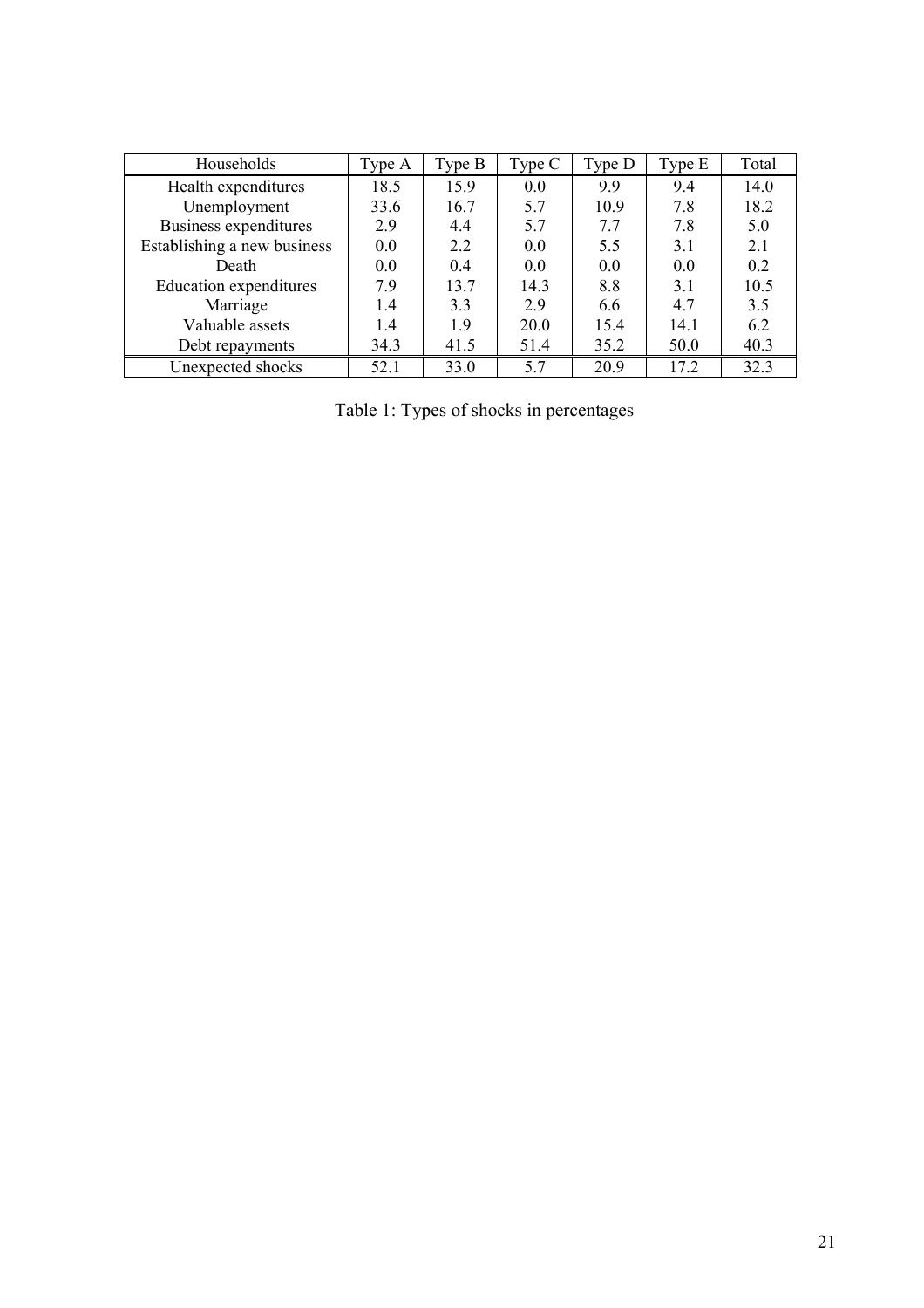| Household types in the sample                                                        |                 |                                           |                  |                  |                  |                 |  |
|--------------------------------------------------------------------------------------|-----------------|-------------------------------------------|------------------|------------------|------------------|-----------------|--|
| Households                                                                           | Type A          | Type B                                    | Type C           | Type D           | Type E           | Total           |  |
| Number                                                                               | 140             | 270                                       | 35               | 91               | 64               | 600             |  |
| Percentage                                                                           | 23.3            | 45                                        | 5.8              | 15.2             | 10.7             | 100             |  |
| Some descriptive data on households in averages (Standard deviations in parentheses) |                 |                                           |                  |                  |                  |                 |  |
| Households                                                                           | Type A          | Type B                                    | Type C           | Type D           | Type E           | Total           |  |
| Income per capita                                                                    | 500.61          | 753.5                                     | 544.57           | 872.13           | 656.3            | 689.93          |  |
|                                                                                      | (345.5)         | (1214.73)                                 | (461.1)          | (1111.56)        | (364.53)         | (958.45)        |  |
| No. of income earners                                                                | 1.19            | 1.42                                      | 1.56             | 1.61             | 1.56             | 1.42            |  |
|                                                                                      | (0.86)          | (0.90)                                    | (1.03)           | (0.93)           | (1.15)           | (0.94)          |  |
| Education per capita                                                                 | 1.25            | 2.46                                      | 2.50             | 3.52             | 3.00             | 2.40            |  |
|                                                                                      | (2.68)          | (2.91)                                    | (2.72)           | (3.15)           | (2.83)           | (2.96)          |  |
| Adult age                                                                            | 36.48<br>(8.43) | 35.49<br>(7.41)                           | 37.67<br>(8.32)  | 37.03            | 35.05            | 36.03<br>(7.96) |  |
| No. of income earners/No. of adults                                                  | 0.43            | 0.5                                       | 0.47             | (8.53)<br>0.53   | (8.05)<br>0.51   | 0.49            |  |
|                                                                                      | (0.28)          | (0.25)                                    | (0.27)           | (0.26)           | (0.27)           | (0.26)          |  |
| Social networks Index                                                                | 2.37            | 2.76                                      | 2.64             | 2.81             | 2.89             | 2.68            |  |
|                                                                                      | (0.93)          | (1.04)                                    | (0.71)           | (1.05)           | (0.92)           | (1.00)          |  |
| Some of the characteristics of households (in percentages)                           |                 |                                           |                  |                  |                  |                 |  |
| Households                                                                           | Type A          | Type B                                    | Type C           | Type D           | Type E           | Total           |  |
| Ethnic                                                                               | 13.6            | 10.4                                      | 5.7              | 8.8              | 9.4              | 10.5            |  |
| Volunteer in organizations                                                           | 15.7            | 12.6                                      | 5.7              | 23.1             | 29.7             | 16.3            |  |
| Migrated                                                                             | 70.7            | 66.7                                      | 68.6             | 56               | 54.7             | 64.8            |  |
| In debt                                                                              | 60.7            | 54.1                                      | 94.2             | 82.4             | 90.6             | 66.2            |  |
| Receiving monthly help                                                               | 12.9            | 7                                         | 2.9              | 9.9              | 10.9             | 9               |  |
| Sources of formal loans in percentages                                               |                 |                                           |                  |                  |                  |                 |  |
| Households                                                                           | Type A          | Type B                                    | Type C           | Type D           | Type E           | Total           |  |
| Loan from bank                                                                       |                 |                                           | 88.6             | 82.4             | 82.8             | 83.7            |  |
| Loan from credit card                                                                |                 |                                           | 31.4             | 24.2             | 23.4             | 25.3            |  |
| Loan from money lenders                                                              |                 |                                           | 2.9              | 1.1              | $\boldsymbol{0}$ | 1.1             |  |
|                                                                                      |                 | Sources of money transfers in percentages |                  |                  |                  |                 |  |
| Households                                                                           | Type A          | Type B                                    | Type C           | Type D           | Type E           | Total           |  |
| Family/Relatives                                                                     | 81.8            | 78.1                                      | 66.7             | 85.7             | 78.4             | 79.5            |  |
| Friends                                                                              | 45.5            | 43.8                                      | 33.3             | 39.3             | 32.4             | 41.7            |  |
| Colocality                                                                           | 1.8             | 1.6                                       | $\boldsymbol{0}$ | 3.6              | $\boldsymbol{0}$ | 1.6             |  |
| Political                                                                            | 3.6             | $\boldsymbol{0}$                          | $\boldsymbol{0}$ | $\boldsymbol{0}$ | $\boldsymbol{0}$ | 0.8             |  |
| Religious                                                                            | $\mathbf{0}$    | 0.8                                       | $\boldsymbol{0}$ | $\boldsymbol{0}$ | $\boldsymbol{0}$ | 0.4             |  |
| Money transfers from networks in percentages                                         |                 |                                           |                  |                  |                  |                 |  |
| Households                                                                           | Type A          | Type B                                    | Type C           | Type D           | Type E           | Total           |  |
| Unavailability of networks                                                           | 39.3            | 15.2                                      | 57.1             | 14.3             | 14.1             | 23.1            |  |
| Not use networks                                                                     | 21.4            | 37.4                                      | 25.7             | 54.9             | 28.1             | 34.6            |  |
| Use networks                                                                         | 39.3            | 47.4                                      | 17.2             | 30.8             | 57.8             | 42.3            |  |
| Sources of network help for obtaining credit<br>Type B<br>Type C                     |                 |                                           |                  |                  |                  |                 |  |
| Households                                                                           | Type A          |                                           |                  | Type D           | Type E           | Total           |  |
| Family/Relatives<br>Friends                                                          |                 |                                           |                  |                  | 62.5<br>37.5     | 62.5<br>37.5    |  |
| Political                                                                            |                 |                                           |                  |                  | 3.1              | 3.1             |  |

Table 2: Data on household types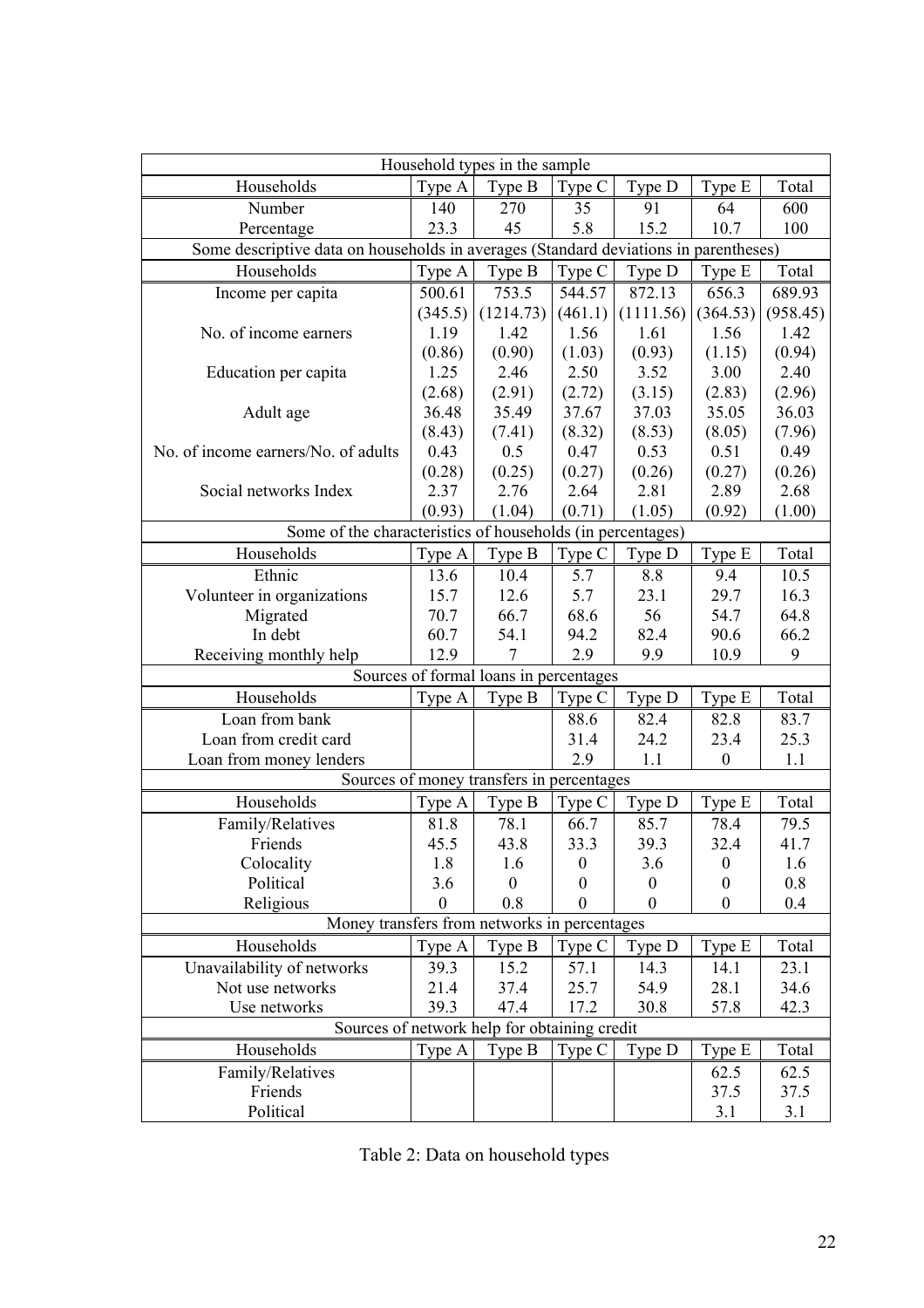|                                       | 111         | <sup>2</sup> |
|---------------------------------------|-------------|--------------|
| Constant                              | $3.4479*$   | $3.6775*$    |
|                                       | (1.0959)    | (1.0910)     |
| Number of income earners              | $0.2125***$ | $0.2346***$  |
|                                       | (0.1261)    | (0.1269)     |
| Education per capita                  | 0.0179      | 0.0151       |
|                                       | (0.0493)    | (0.0491)     |
| Income per capita                     | 0.0005      | 0.0005       |
|                                       | (0.0003)    | (0.0003)     |
| Number of children                    | $-0.0605$   | $-0.0286$    |
|                                       | (0.1041)    | (0.1036)     |
| Material security                     | $0.5803*$   | $0.6666*$    |
|                                       | (0.1564)    | (0.1534)     |
| Social Networks Index                 | 0.0964      | 0.1531       |
|                                       | (0.1201)    | (0.1174)     |
| Network Usage Index                   | $-0.2801**$ | 0.0051       |
|                                       | (0.1179)    | (0.1084)     |
| Reciprocity                           | 0.1216      | 0.3108       |
|                                       | (0.1356)    | (0.2885)     |
| LR Chi-Square (coeffs equal zero):    | 266.6462    | 260.8025     |
| d f                                   | 9           | 9            |
| $p-value =$                           | $\theta$    | 0            |
| Adjusted percent correctly predicted: | 0.1000      | 0.1500       |
| McFadden's pseudo R-square:           | 0.1331      | 0.1242       |

Table 3: Stage 1 estimation results. Dependent variable is *Y0*. Standard errors are in parentheses. Models [1] and [2] correspond to the first and second sets of regressions explained in Section 4. \*, \*\*, and \*\*\* denote significance at 1%, 5% and 10%, respectively.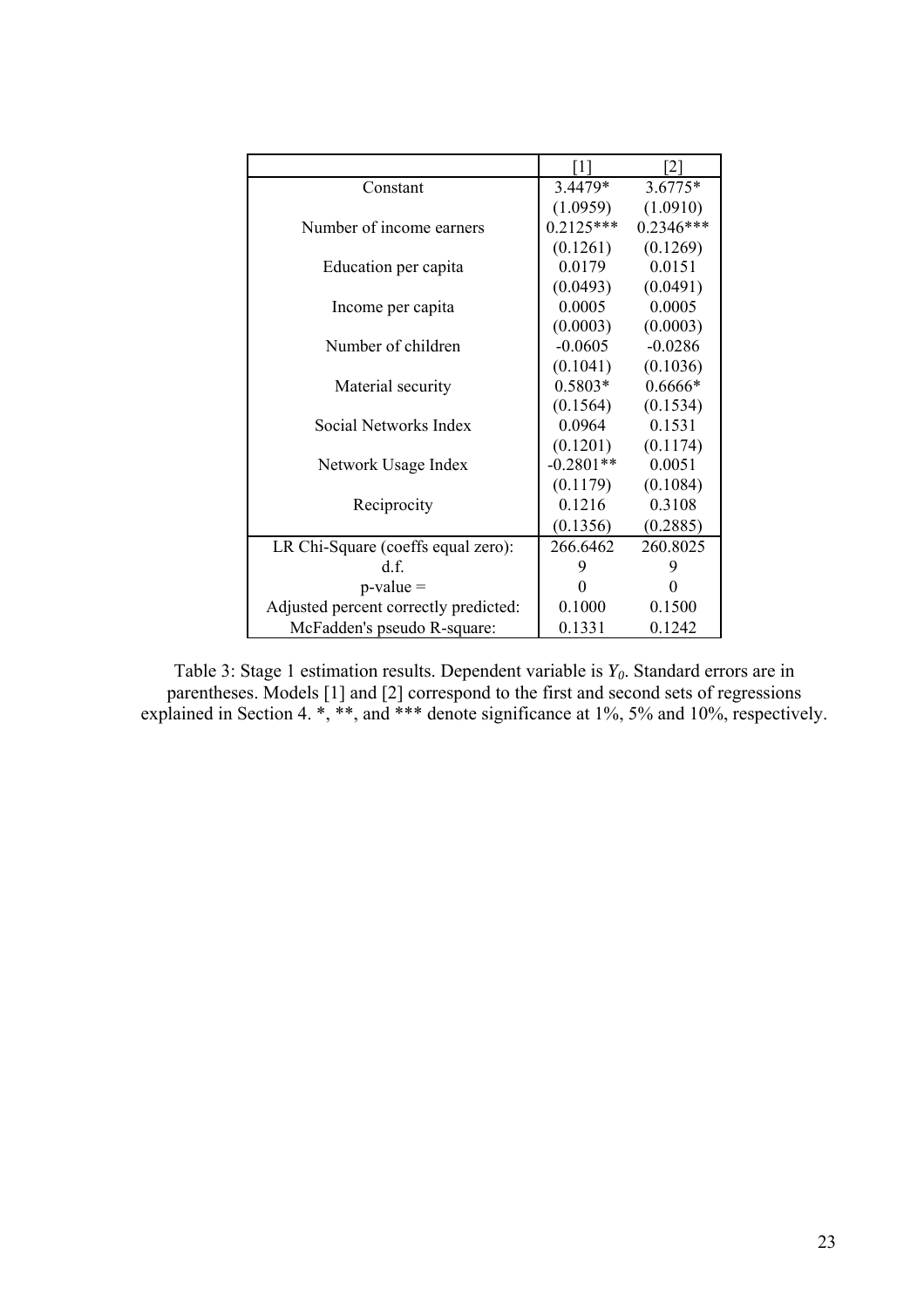|                                      | [1]            | [2]         |
|--------------------------------------|----------------|-------------|
| Constant                             | 1.8881**       | 1.6284***   |
|                                      | (0.9568)       | (0.9521)    |
| Definition of shock                  | $-0.7949*$     | $-0.8140*$  |
|                                      | (0.2447)       | (0.2445)    |
| Number of income earners             | 0.1418         | 0.1171      |
|                                      | (0.1071)       | (0.1067)    |
| Education per capita                 | 0.0295         | 0.0328      |
|                                      | (0.0433)       | (0.0438)    |
| Income per capita                    | $-0.0001$      | $-0.0001$   |
|                                      | (0.0001)       | (0.0001)    |
| Number of children                   | $-0.1553$      | $-0.1409$   |
|                                      | (0.1150)       | (0.1157)    |
| Material security                    | $0.3356**$     | $0.2526***$ |
|                                      | (0.1376)       | (0.1349)    |
| Social Networks Index                | 0.0084         | $-0.0177$   |
|                                      | (0.1085)       | (0.1071)    |
| Network Usage Index                  | $0.2368**$     | $0.1811***$ |
|                                      | (0.1073)       | (0.1008)    |
| Reciprocity                          | $-0.2019***$   | $-0.4785**$ |
|                                      | (0.1096)       | (0.2351)    |
| Usage of own resources               | $-0.5557**$    | $-0.6578*$  |
|                                      | (0.2167)       | (0.2216)    |
| LR Test for joint significance       | 57.9775        | 56.4756     |
| d.f.                                 | 11             | 11          |
| $p-value =$                          | $\overline{0}$ | $\theta$    |
| Adjusted percent correctly predicted | 0.1684         | 0.1684      |
| McFadden's pseudo R-square           | 0.0705         | 0.0681      |

Table 4: Stage 2 estimation results. Dependent variable is *Y1*. Standard errors are in parentheses. Models [1] and [2] correspond to the first and second sets of regressions explained in Section 4. \*, \*\*, and \*\*\* denote significance at 1%, 5% and 10%, respectively.